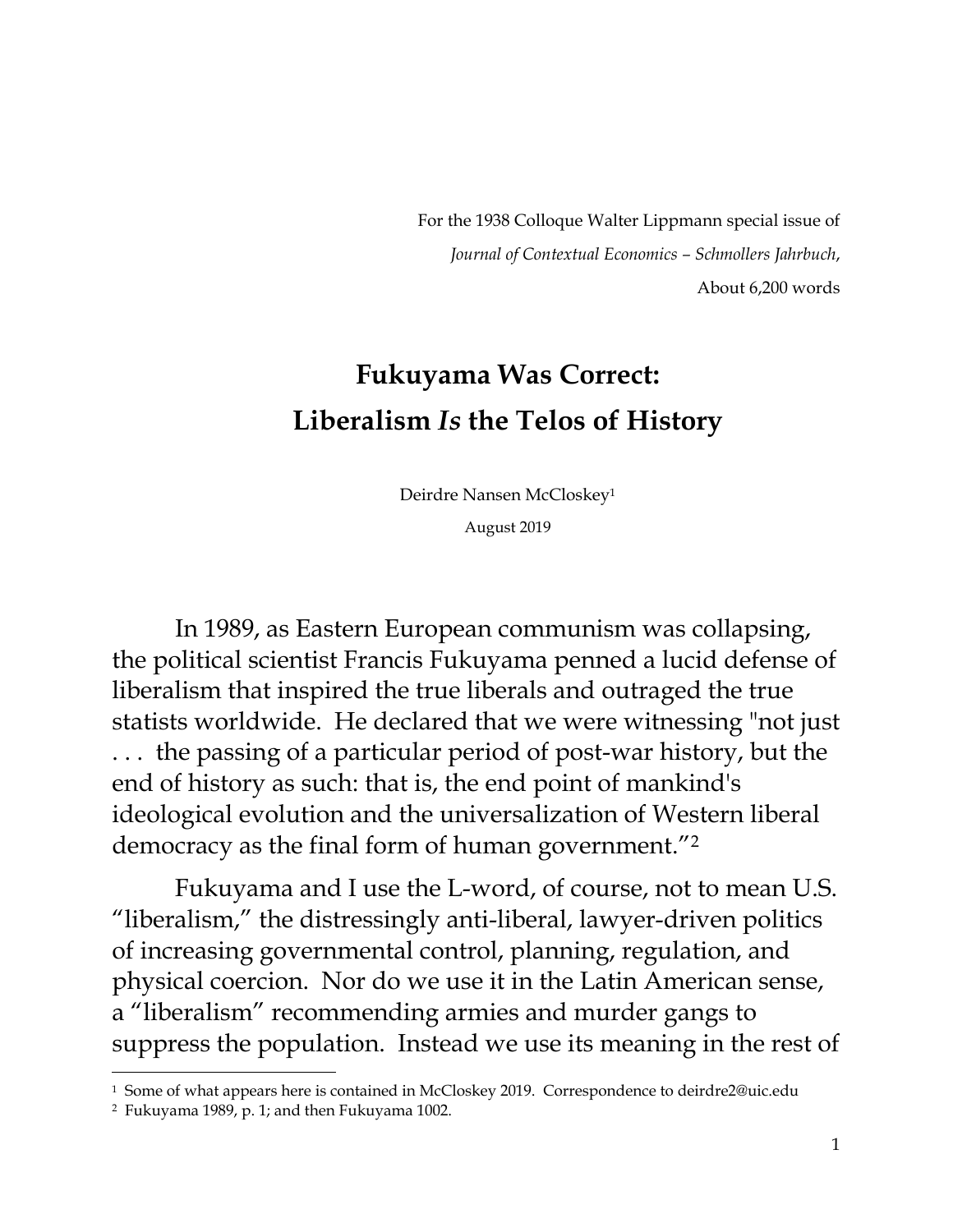the world—economist-driven, "the liberal plan," wrote old Adam Smith in 1776, "of [social] equality, [economic] liberty and [legal] justice," with a modest, restrained government giving real help to the poor.<sup>3</sup> It's true modern liberalism.

Three decades on, Fukuyama remains correct about the prospects for liberalism—despite the recent noise, and violence, from populists of the left and the right, and the supposition on many sides that noise and violence are evidence of the long-term success of anti-liberal ideology. It doesn't seem to occur to people that if anti-liberal régimes have to resort to riot police and poisoning and concentration camps the régimes might not have such a brilliant future.

He and I and a handful of other voices, such as George Will and David Brooks, are arguing for the continuing strength and desirability of a liberalism conceived in the 18<sup>th</sup> century (so original and up to date are we), an idea slowly implemented after 1776, with many hesitations and false turns. I myself began to realize a decade-and-a-half ago that a liberal "rhetoric" explains many of the good features of the modern world compared with earlier and illiberal régimes—the economic success of the modern world, its splendid arts and sciences, its kindness, its toleration, its inclusiveness, its cosmopolitanism, and especially its massive liberation of more and more people from violent hierarchies ancient and modern. Progressives and conservatives and populists retort that liberalism and its rhetoric also explain numerous alleged evils, such as the reduction of everything to money and markets or the loss of community and God or the

<sup>3</sup> Smith 1776 (1976), IV.ix.3, p. 664.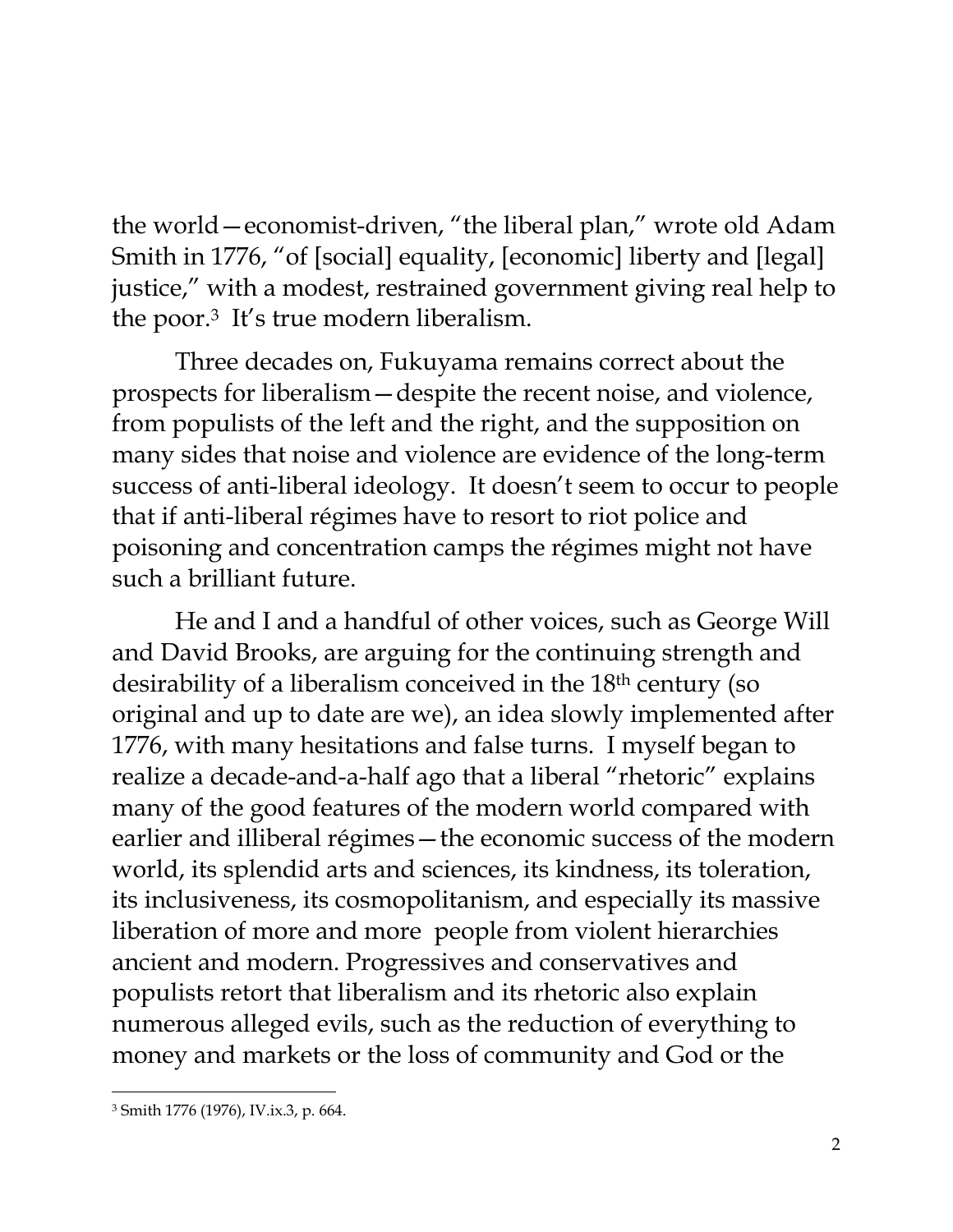calamity of immigration by non-whites and non-Christians. 4 But they are mistaken.

From the Philippines to the Russian Federation, from Hungary to the United States, liberalism has been assaulted recently by brutal, scare-mongering populists. A worry. Yet for a century and a half the relevance of 18th-century liberalism to the good society has been denied in a longer, steadier challenge, by gentle or not-so-gentle progressives and conservatives. Time to speak up.

§

The humane liberalism of Smith and Mill has for two centuries worked on the whole astonishingly well, though always contested by authoritarians of left and right (both of them inspired by the ur-anti-liberal Hegel). 5

For one thing, liberalism yielded increasingly free people, an outcome which we moderns hold to be a great good in itself. We hold it most passionately if we are humane true liberals. Our friends the slow socialists, such as Amartya Sen and Martha Nussbaum, are liable to rush on to "development as freedom." They use the word as it increasingly has been used over that century and a half not to mean freedom from physical coercion by other humans but "freedom" in the sense of wealth—a relaxing of restraint on your ability to acquire what you want.<sup>6</sup> Thus the third of Roosevelt's four freedoms, "freedom" from want. But we already have a word for wealth (namely, "wealth"). One

<sup>4</sup> Sandel 2012, but McCloskey 2012a; and Deneen 2018, but McCloskey 2018a.

<sup>5</sup> Tucker DDDD.

<sup>6</sup> Sen 1999; Nussbaum and Sen 1993.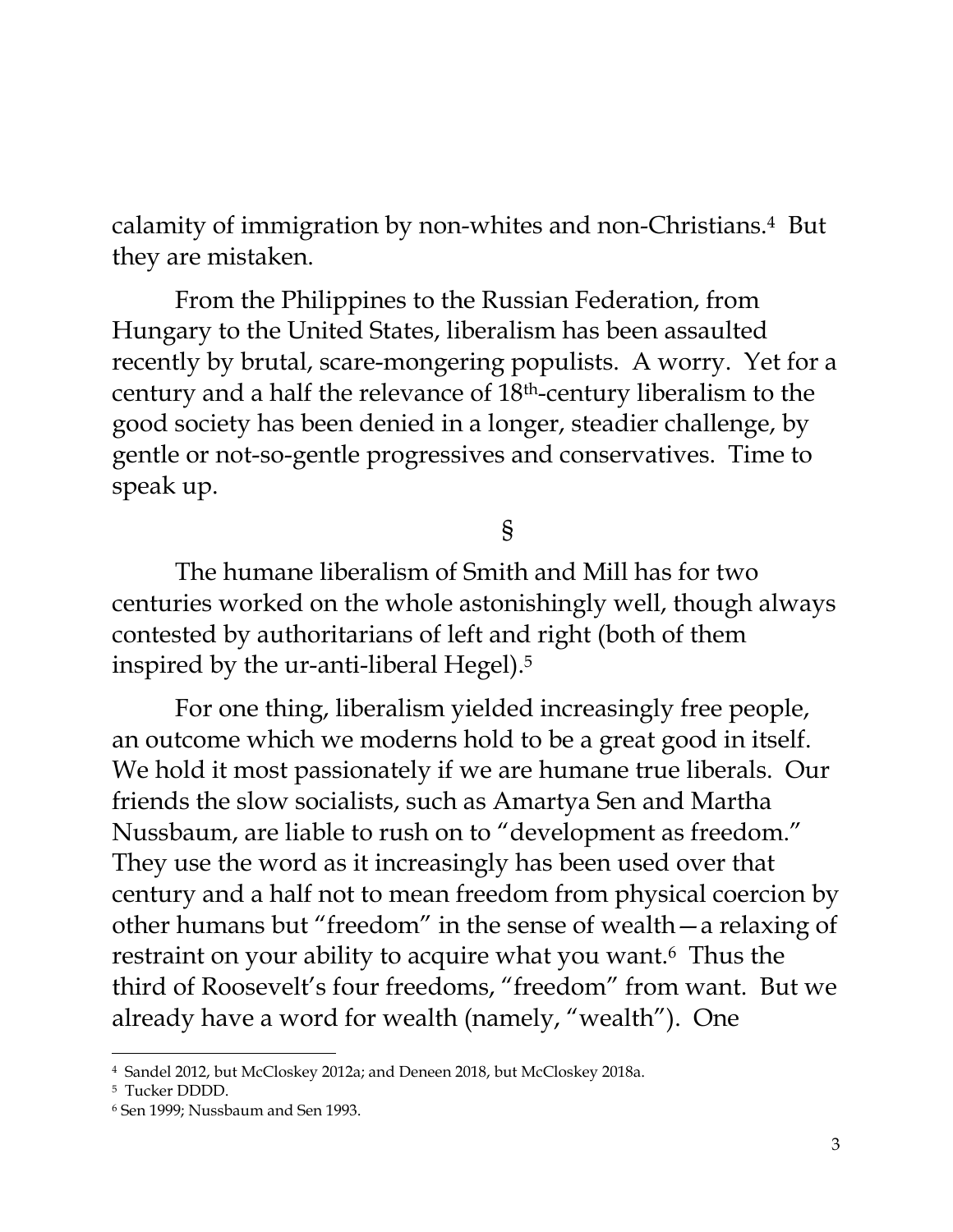muddles the issue by cramming all desirable outcomes into "freedom." One might as well include in the word "rain falling when we need it" or "the Chicago Cubs winning the World Series." On the contrary we need a precise word for the opposite of tyranny, because we agree (at any rate liberals and the left agree; the right has another opinion) that tyranny is an ancient, persistent, and terrible problem, in itself—and indeed in its consequences for wealth, and it may be for the World Series.

Under liberalism since 1776 in succession the slaves, lowerclass voters, non-Conformists, women, Catholics, Jews, Irish, national minorities, religious minorities, trade unionists, African-Americans, immigrants, socialists, anarchists, pacifists, colonized people, first nations, women, linguistic minorities, gays, people with disabilities, transgendered, and above all the poor from whom all of us descend have been increasingly permitted a liberal freedom. It is the permission, free of human physical coercion, to pursue your projects, consistent with not using your own or the state's physical coercion to forbid other people's projects. As someone put it, in the 18th century kings had rights and women had none. Now it's the other way around.

An ancient justice-as-unequal-hierarchy was replaced gradually by a shockingly new 18th-century notion of justice-asequal-standing. Robert Burns sang in 1795, "A man's a man, for a' that." The replacement reached philosophical maturity a couple of centuries later with two books by philosophers at Harvard. John Rawls declared in *A Theory of Justice* in 1971 that justice was fairness, that is, equality of outcome, such as a pizza coercively divided by the state equally among strangers. Robert Nozick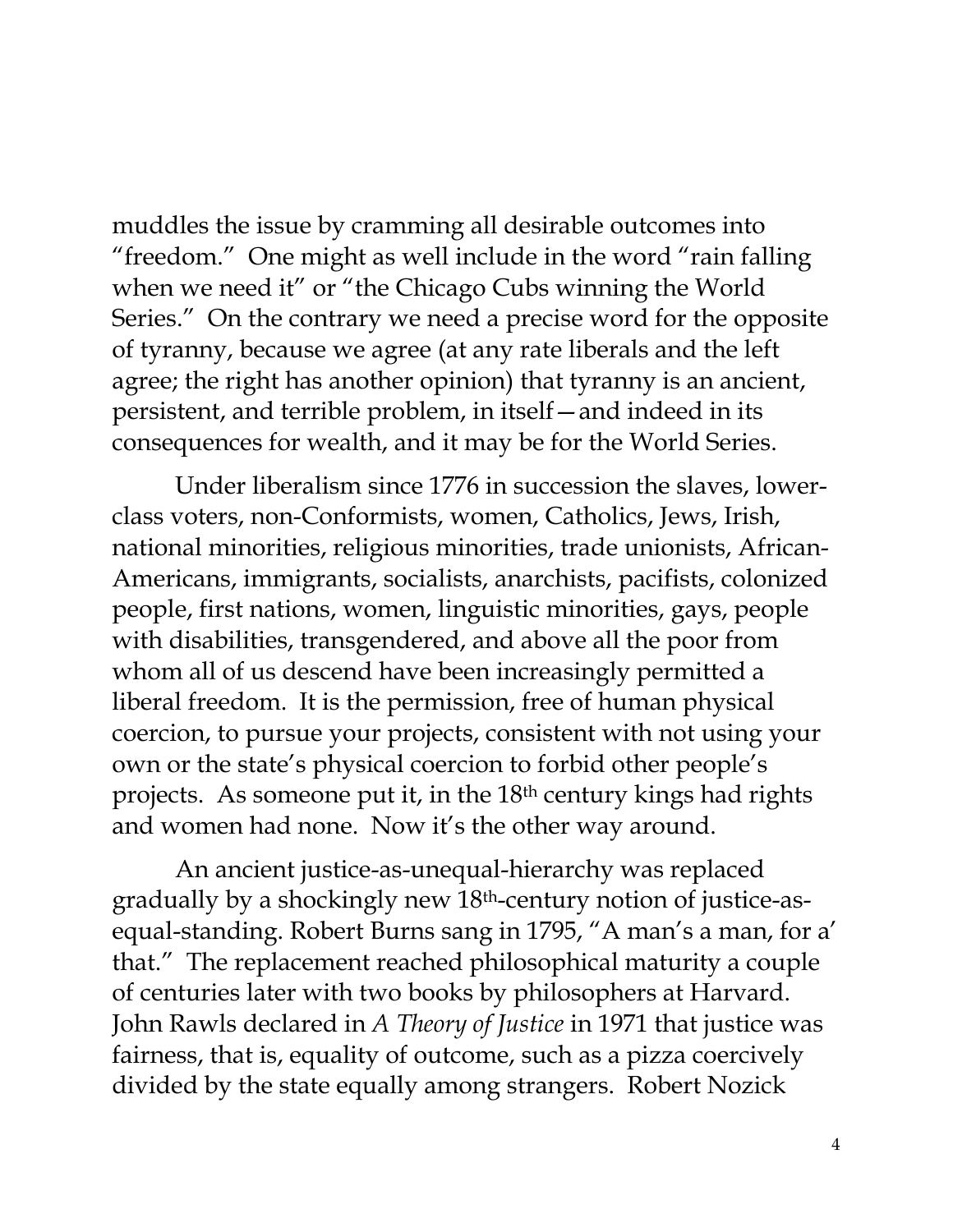counter-declared in 1974 in *Anarchy, State, and Utopia* that justice was equality of permission, such as permitting friends, without coercive supervision by the state, to divide the pizza as they saw fit and then to trade a share or two for an extra beer—and permitting wandering strangers to offer to buy in, too. Both men were liberals, descended from 18th-century traditions against the old hierarchy. But Rawls descended from the French and statist tradition of Rousseau and Helvétius, leading at the worst to the Finland Station and Lenin's Russia. Nozick descended from the Scottish and voluntarist tradition of Hume and Smith, leading at the best to the Midwest farm and Willa Cather's Nebraska.

## §

Of course the simplest case for liberalism is the very vulgar one of enrichment of the poor.

Quite surprisingly, an unanticipated if very welcome consequence, the liberalism of the 18th century and especially the  $19<sup>th</sup>$  century – by inspiriting for the first time a great mass of ordinary people to have a go—produced a massive explosion of economic betterments for those same ordinary people.<sup>7</sup> It was not so much a government as an economy of the people, by the people, and for the people. Moderns and especially liberals rate the Great Enrichment high, against the servicing of kings and gods, elevating the Nation or sustaining the Revolution. Under liberalism it turned out that the common people contained a multitude of gifts for us all, from mechanical harvesters to the modern novel.

<sup>7</sup> The evidence for such an assertion is given in McCloskey 2010 and especially 2016.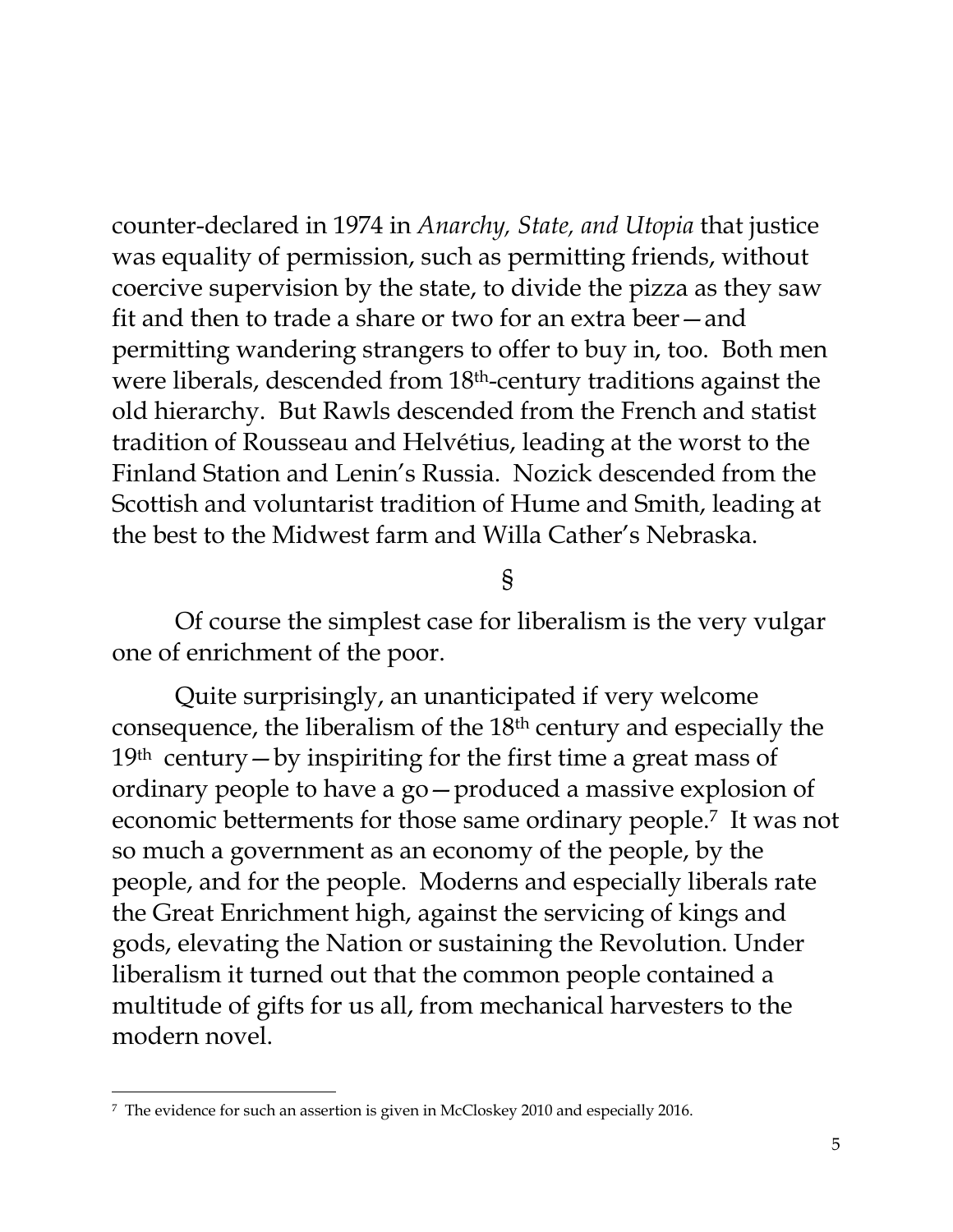How massive? How great? What multitudes? There is debate about its causes, but no economic historian disputes that the improvement was in real terms an unprecedented factor of increase in real income per person anywhere from 10 to 100, or as an average in the now-rich countries about 30, or about 3,000 percent per person over the miserable base in 1800. It was a stunning Great Enrichment, material and cultural, well beyond the classic Industrial Revolution of 1760–1860, which merely doubled income per person. Such doublings had been rare in history but not unheard of, as for example in the surge of northern Italian industrialization in the Quattrocento.<sup>8</sup> In every earlier case, however, the industrial revolutions had eventually reverted to a real income per person in present prices of about \$2 or \$3 a day, the human condition since the caves. Now not. Now the average person, and among them the formerly wretched of the earth, consumes over \$80 or \$130 a day in the rich countries, and \$30 a day worldwide, doubling every generation or so. Huzzah.

The enriching case for liberalism always has been belittled on the right, as by Thomas Carlyle, and denied on the left, as by Karl Marx. An embarrassing modern instance of denial came from Jacques Derrida (whom, if you care, I admire in many ways). In attacking Fukuyama's essay and book he cried out:

at a time when some have the audacity to neo-evangelize in the name of the ideal of a liberal democracy that has finally realized itself as the ideal of human history: never have violence, inequality, exclusion, famine, and thus economic oppression affected as many human beings in

<sup>8</sup> Goldstone 2002, abstract.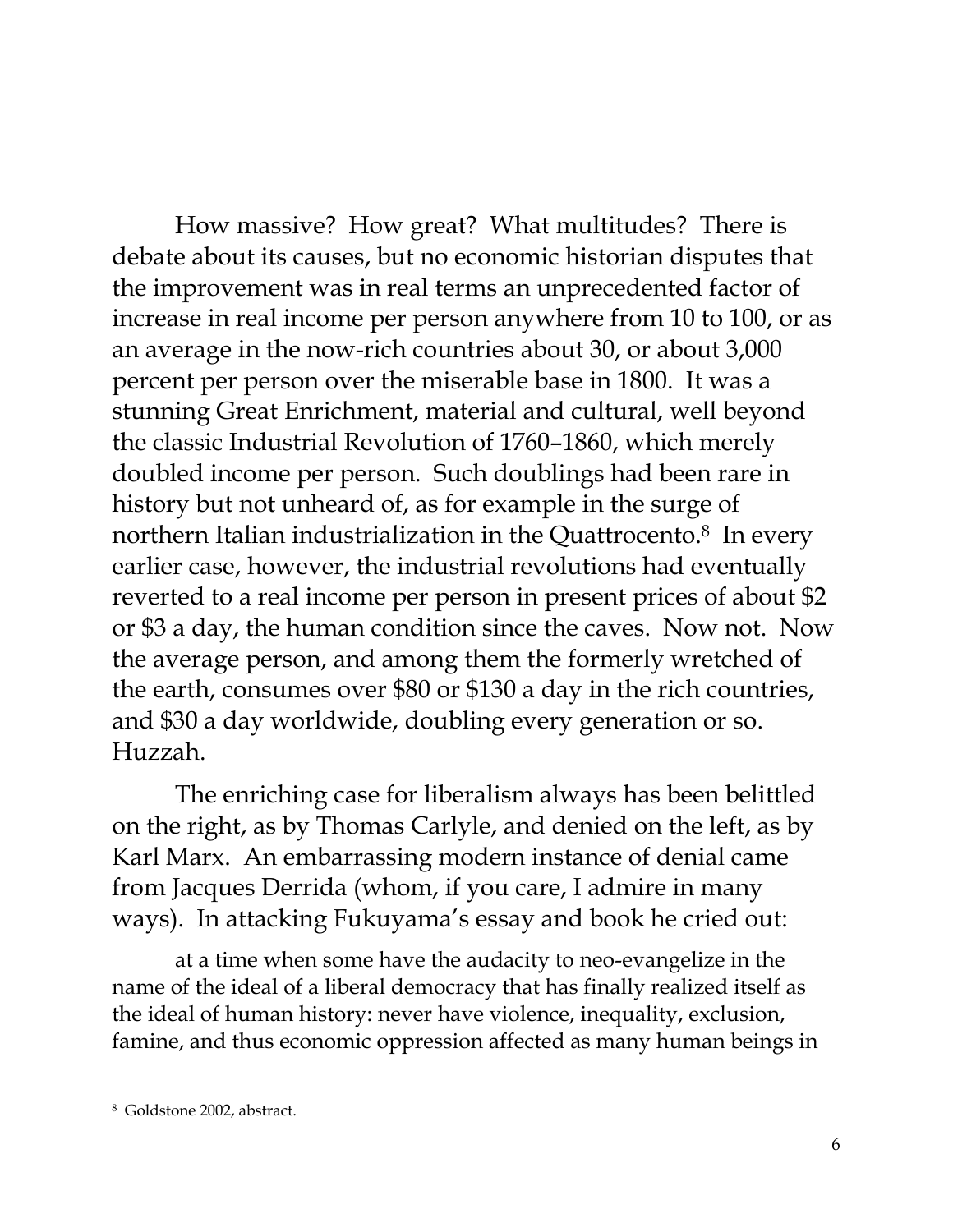the history of the earth and of humanity. . . . no degree of progress allows one to ignore that never before, in absolute figures, have so many men, women and children been subjugated, starved or exterminated on the earth. 9

In assessing the fruits of liberalism, Derrida is being strange indeed to focus on the absolute number still oppressed considering that the Great Enrichment through liberalism is what enabled the rise of population from one billion to over seven billion, meanwhile enriching them per person by a factor or ten or thirty or one hundred, and meanwhile directly liberating billions of humans from physical coercion by others, the core promise of a liberal ideology.

Yes, one can and should note that more is to be done, especially in taking from the backs of the still-oppressed worldwide the extractions and prohibitions of tyrannical states. Consider North Korea or Saudi Arabia, Trump's immigration policies or Chicago's police. There is still a grave problem of the subordination of women—though it would be strange indeed to deny that there has been significant liberal progress. And after two centuries of a uniquely liberal history of bringing people out of poverty, there are poor people still to be enriched. But people still die in hospitals, though fewer and fewer. The deaths are not arguments for throwing away modern medicine, and handing treatment over to witch doctors. The evidence is strong that what Derrida vaunts as "the great emancipatory discourse" of socialism, the top-down witchcraft of statist politics, has repeatedly blocked solutions. It is not "capitalism" that keeps

<sup>9</sup> Derrida 1994.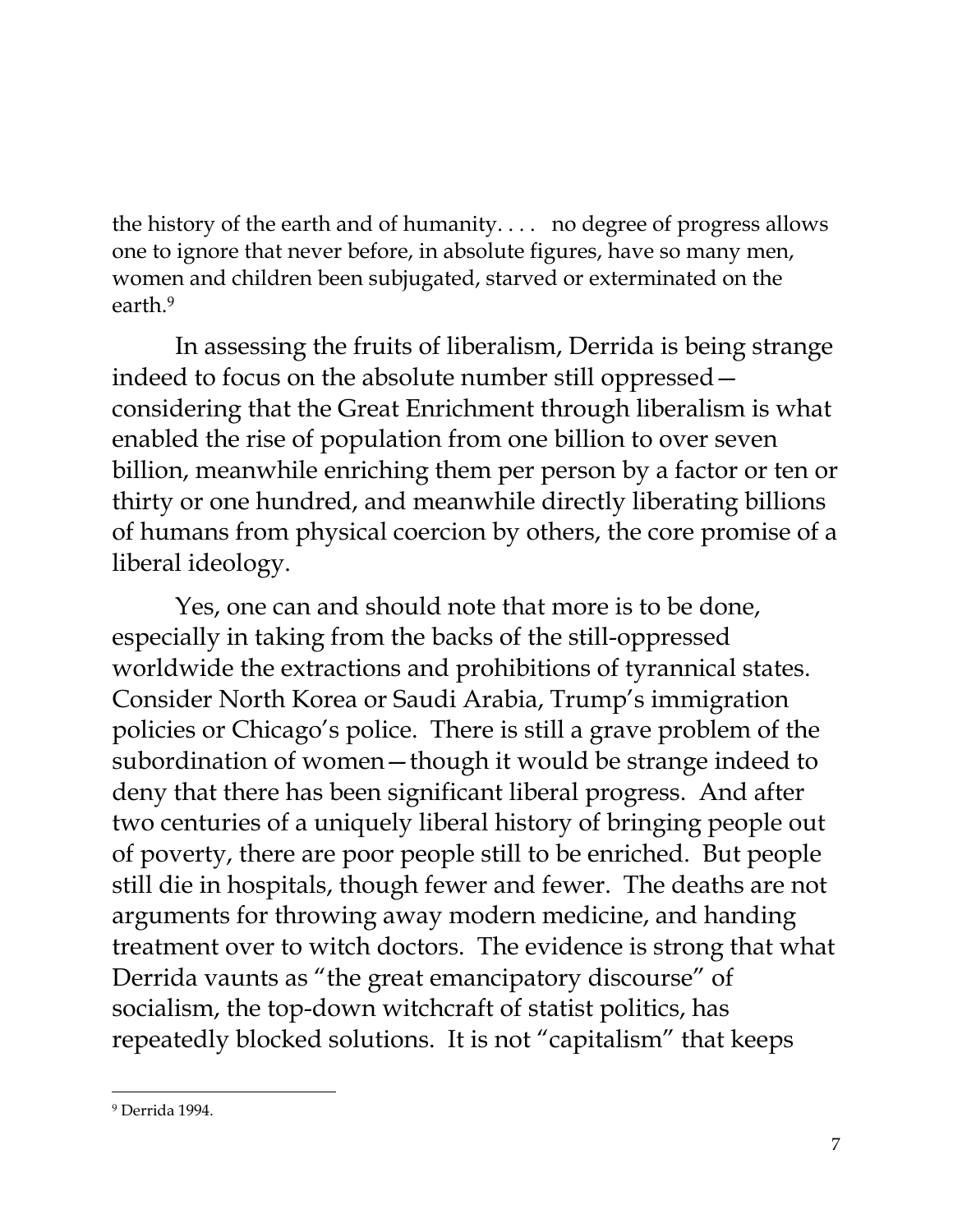Blacks in South Africa huddled in huts in northern KwaZulu Natal, but the regulatory state and the Congress of South African Trade Unions crippling the enterprise that would employ them. The liberation of women that has taken place has come from, not in spite of, liberal markets. $10$  As to famine, the last nationwide one and among the largest absolutely in world history (speaking of absolute numbers still oppressed) came directly in China from the emancipatory discourse of communism. Worldwide late in the age of liberalism, famine has essentially ended, except in civil wars over state power, and in workers' paradises such as North Korea and Venezuela in which the civil war has been settled in favor of the Party.<sup>11</sup>

The real emancipatory discourse since the 18<sup>th</sup> century has been liberalism, from Latin *liber*, long understood by the slaveholding ancients as "possessing the social and legal status of a free man (as opp. to slave)," and then *libertas* as "the civil status of a free man, freedom." It is the theory of a society consisting entirely, if ideally, of free people. In its economic version it raised a tyrannical China and a democratic India out of \$1-a-day misery sponsored by Mao's socialism of the Great Leap Forward and the Nehru-Gandhi Congress-Party socialism of the License Raj.

§

And the Great Enrichment has been massively equalizing. It is a myth, though a hardy one, that "capitalism" especially entails the pursuit of riches at the expense of equality. Max Weber railed against the notion: "the impulse to acquisition,

<sup>10</sup> McCloskey 2000.

<sup>11</sup> Ó Gráda 2009.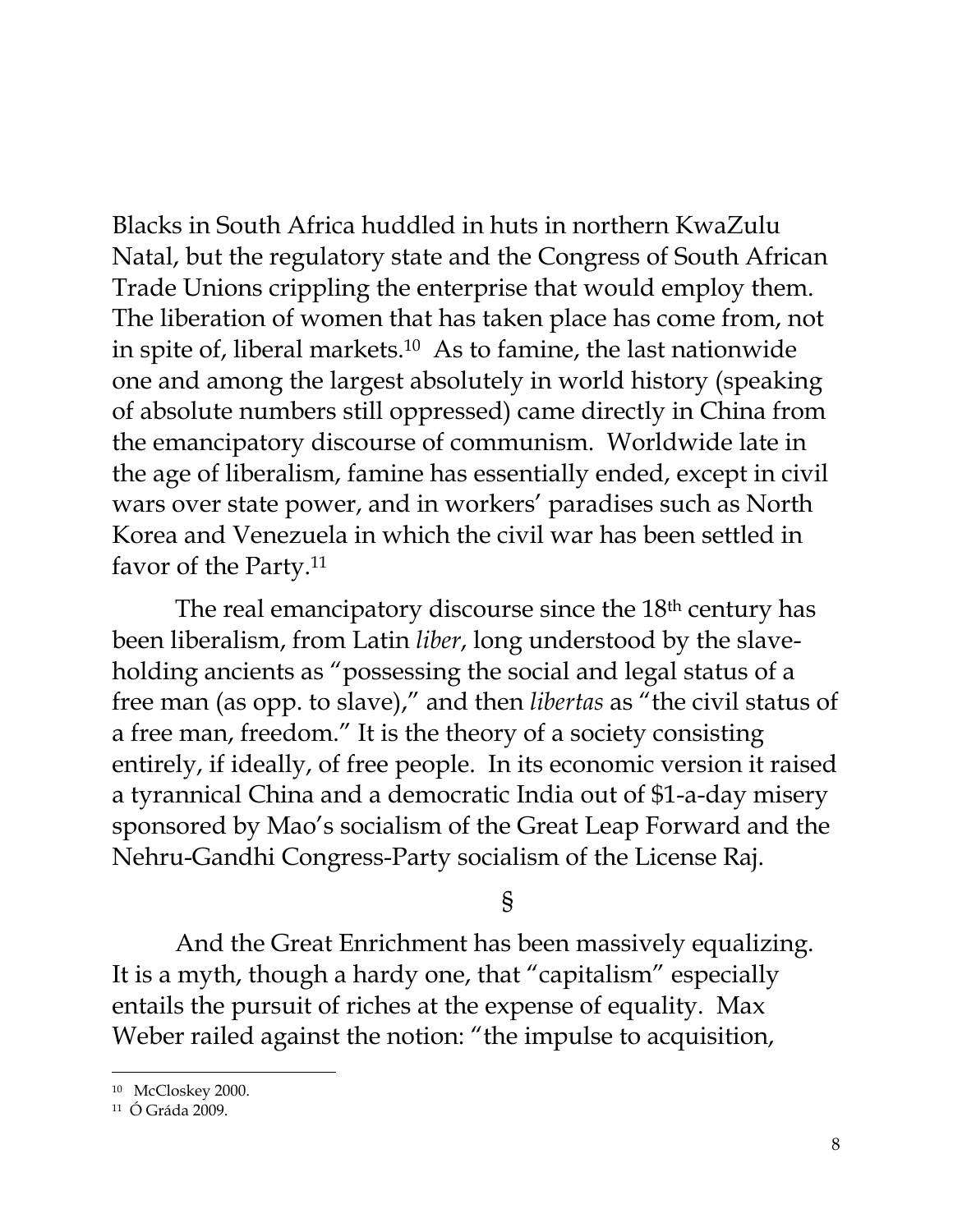pursuit of gain, of money, of the greatest possible amount of money, has in itself nothing to do with innovation. This [greedy] impulse exists and has existed among waiters, physicians, coachmen, artists, prostitutes, dishonest officials, soldiers, nobles, crusaders, gamblers, and beggars." 12 The hardiness of the myth probably comes from the man-in-the-street's theory that wages and prices are determined by power, not by demand and productivity in meeting it, and from his peasant suspicion anyway of all exchange. "The wretch cheated me," he mutters, though accepting the exchange.

The truly unequal societies have been those in which land and the sword ruled, or in recent times those in which a violent gang has seized state power, such as the Russian Federation under Putin, for example, or Malaysia under Najib Razak. A market system, when allowed to operate without politically arranged "protection," is in fact egalitarian. Entry erodes the profits from innovation, for the benefit of the poorest, who get running water and electric lights.

Every betterment—from bicycles, automobiles, and telephones to air travel, air conditioning, and smart phones—has aroused fears of the equivalent of a "digital gap." Yet because of entry at the smell of profit, the gap in roughly liberal economies has never persisted. In the third act the poor get Model Ts and smartphones, cheaply—every time, to the extent of the 3,000 percent increase in real income per person.

<sup>12</sup> Weber 1904–1905, p. 17.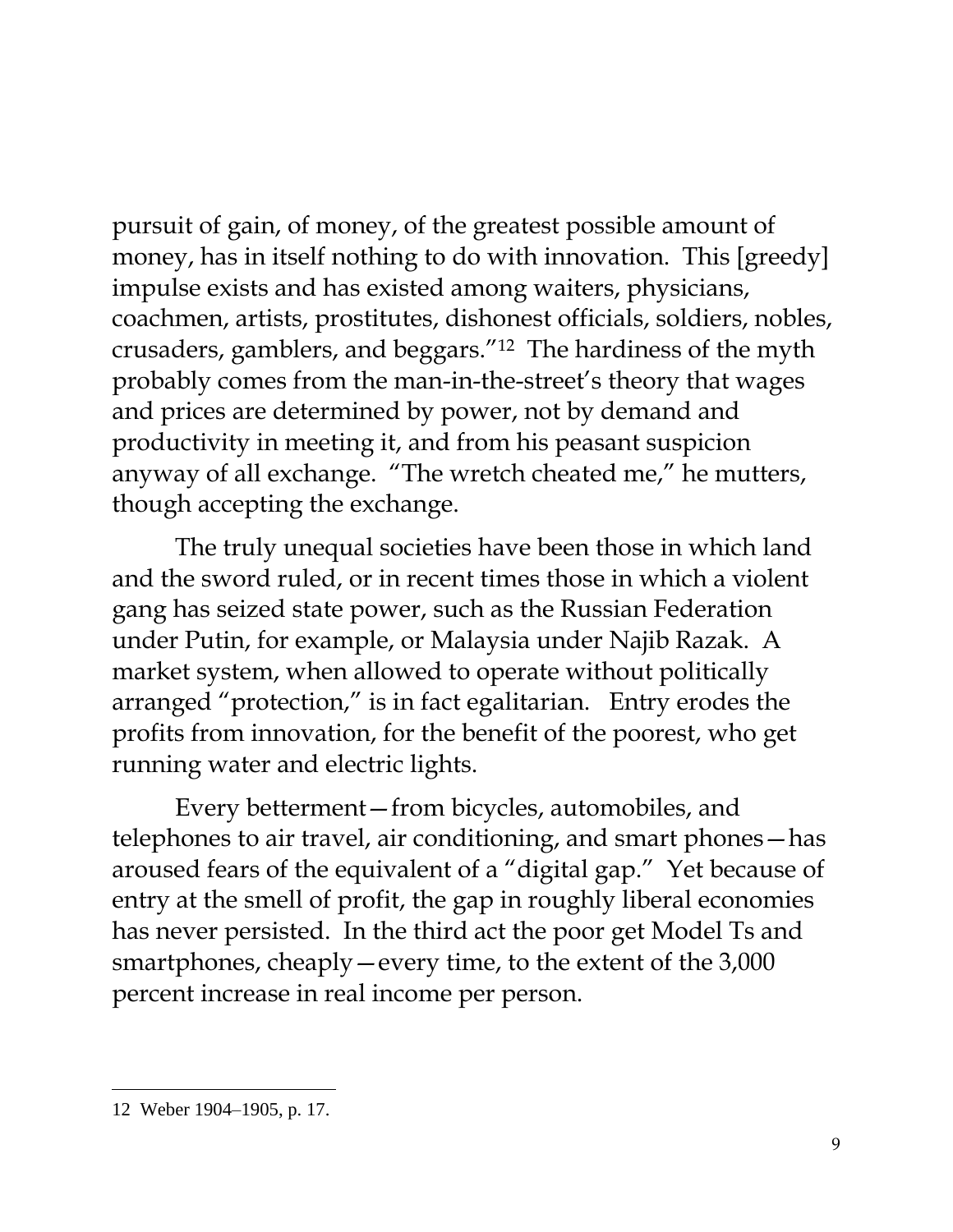The poorest since 1800 have been the substantive beneficiaries of commercially tested betterment—or, shall we say "innovism" (instead of the misleading "capitalism"). The rich got more diamond bracelets. All right. Meanwhile the poor got for the first time enough to eat.

§

As Fukuyama argued, there is really no alternative to liberalism. If the sad experiments of the 20<sup>th</sup> century are to be credited, there seems to be no magic alternative of top-down nationalism or socialism or national socialism that pays off better in human flourishing than 3,000 percent and liberation since 1800. The liberal David Boaz noted that "in a sense, there have always been but two political philosophies: liberty and power."<sup>13</sup> As O'Brien put it in *1984*,. "But always—do not forget this, Winston—always there will be the intoxication of power, constantly increasing and constantly growing subtler. . . . If you want a picture of the future, imagine a boot stamping on a human face—forever." 14

Xi Jinping's China is an example of the boot—and yet an economic success. So is there an illiberal "Chinese model" that keeps the boot in place but enriches the populace stamped under it? No. It is the liberal *parts* of the Chinese economy that have raised income per person by a factor or 20 or 30 since the Maoist miseries of the early 1970s. What made China better off was not glorious infrastructure ordered up by an illiberal Party, such as the uneconomical Belt and Road Initiative, and certainly not the

<sup>13</sup> Boaz 2015, p. 1.

<sup>14</sup> Orwell 1949, Book 3, Chp. 2.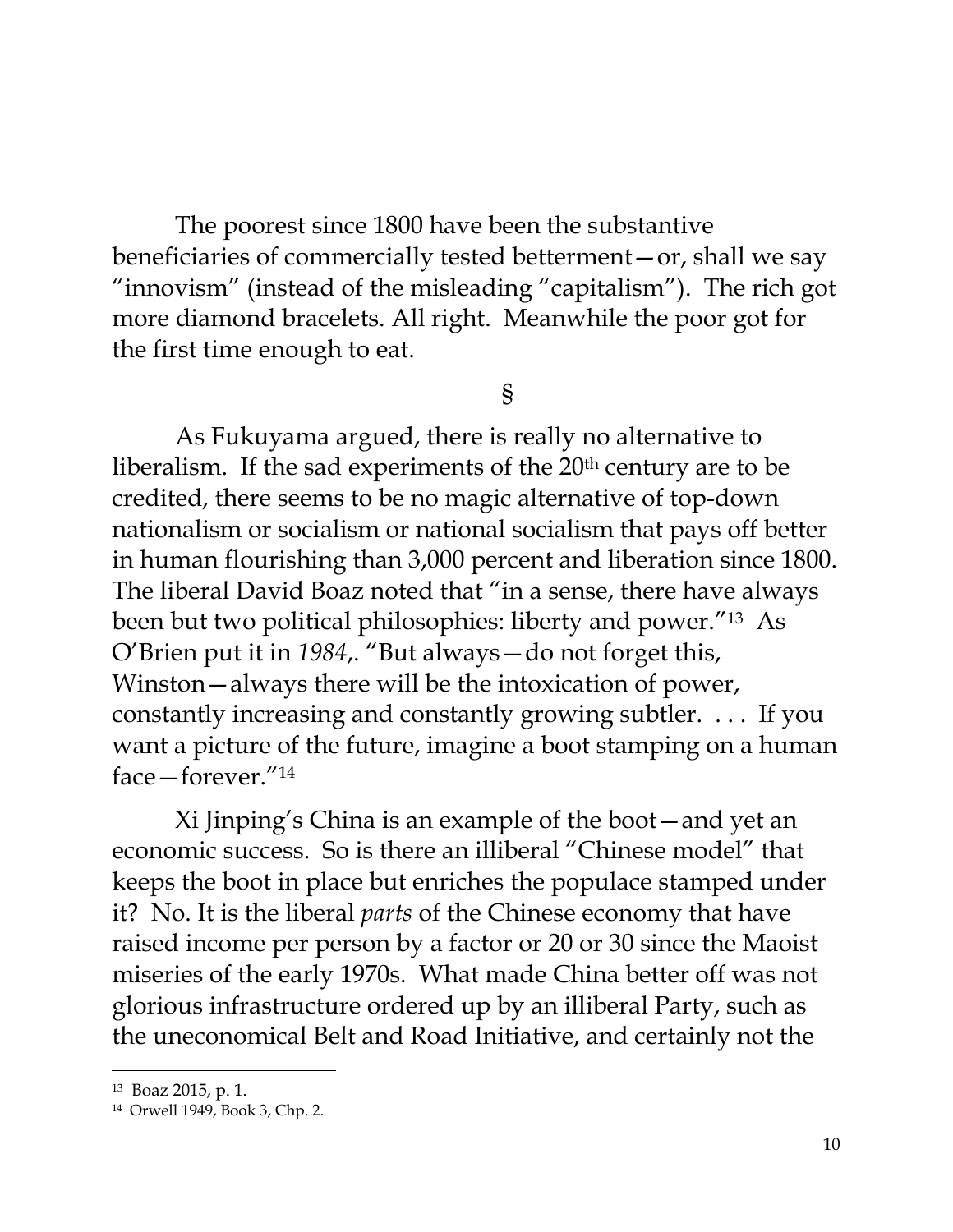mostly wretchedly managed state enterprises (which Xi is now encouraging to buy up private firms). What made modern China was its massive experiment in commercially tested betterment in private hands. India, too, now growing faster than China.

§

Yet all this depends on ethical convictions learned at our mothers' knees, or at the movies. The economist Nimish Adhia has shown that the leading Bollywood films changed their heroes from the 1950s to the 1980s from bureaucrats to businesspeople, and their villains from factory owners to policemen, in parallel with a similar shift in the percentage of praise for commercially tested betterment and supply in the editorial pages of *The Times of*  India.<sup>15</sup> And so the place commenced, after the allies of the economist Manmohan Singh began in 1991 to guide economic policy, to multiply the production of goods and services at rates shockingly higher than in the days of five-year plans and corrupt regulation and socialist governments led by students of Harold Laski.<sup>16</sup>

It is not a matter of institutions, which did not change much in China or India, or in Holland and England three centuries earlier, but of the changing ethics underlying them. The institutional rules about crossing the street with the traffic light are doubtless the same in Berlin and Rome. But the ethic supporting actual behavior differs. The neo-institutionalism of the economic historian Douglass North or of the economist Daron

<sup>15</sup> Adhia 2013.

<sup>16</sup> From World Bank statistics at

https://data.worldbank.org/indicator/NY.GDP.PCAP.KD.ZG?locations=IN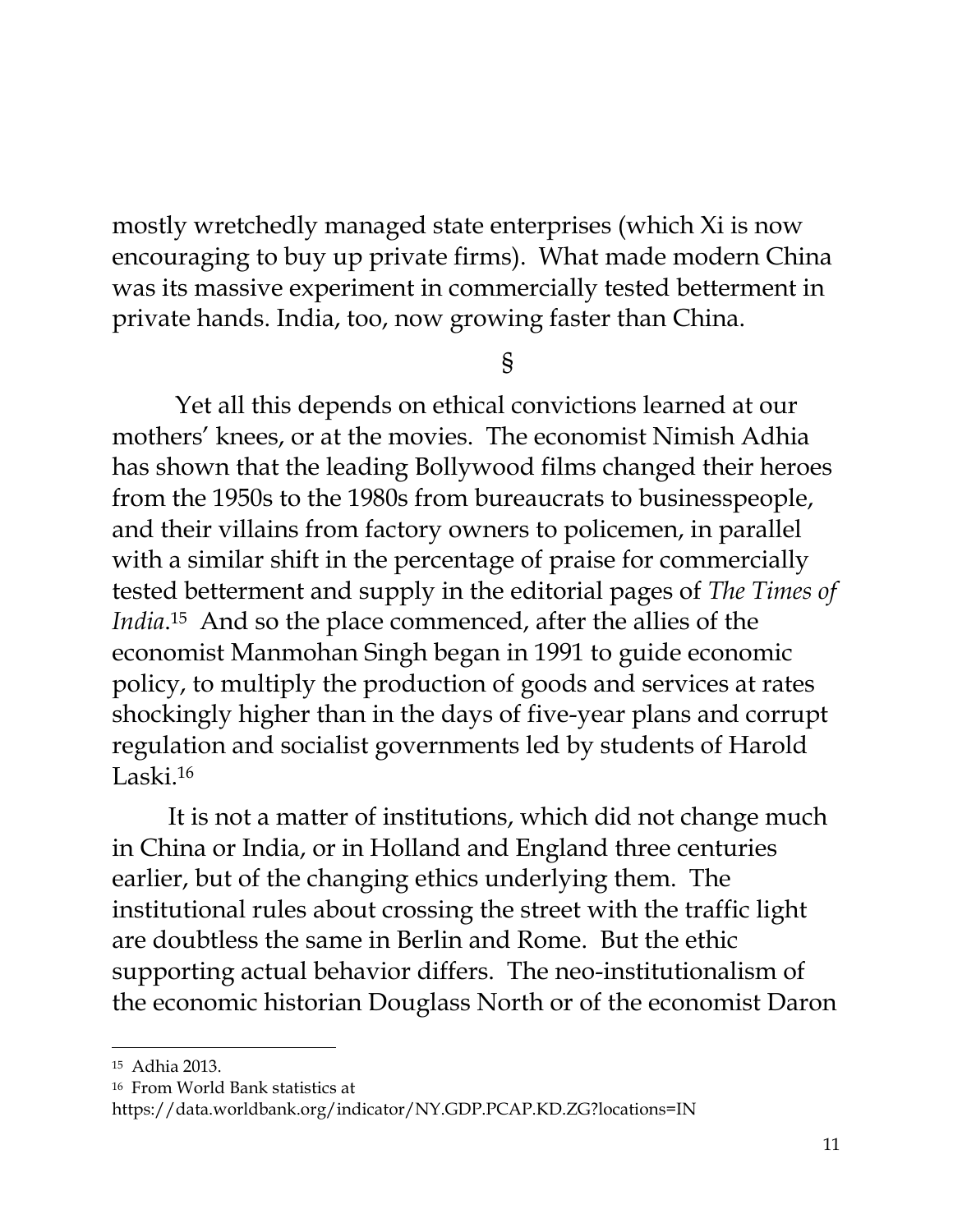Acemoglu or of the political scientist James Robinson is not the way forward to a liberal society—or for that matter backward to an explanation of history. 17 It treats creative adults as a flock of little children, terrible twos to be pushed around with incentives. It looks down from a height of fatherly expertise in institutional design on mere free adults.

Little-children illiberalism is much admired nowadays left, right, and center. Adam Smith railed against infantilization by economic policy, stressing instead the raising of an adult with a conscience, the impartial spectator. Smith put forward, as Sandra Peart and David Levy have argued, a modest "analytical egalitarianism," characteristic of 18<sup>th</sup>-century social thought in Scotland.<sup>18</sup> Such egalitarianism is what Huck Finn gradually discovered on the raft about Jim, for whom he was willing then to suffer Hell's fire.

What is required for *any* ideology, in other words, is the upbringing of a conscientious moral agent, a person virtuous in terms of Socialist Man or Fascist Cadre or Progressive Child or Liberal Adult. Among these, only liberal ideology works to improve ethics and to create free adults.

The oldest claim along such lines is that of Montesquieu and Smith, the claim of a *doux commerce* sweetening the otherwise sour manners of people raised outside of commerce. A little later Tocqueville observed and Thoreau enacted the character of a selfrespecting free man in a liberal democracy. This, too, was growing up.

<sup>17</sup> North 1990 and 2005; Acemoglu and Robinson 2006 and 2012.

<sup>18</sup> Levy and Peart 2005.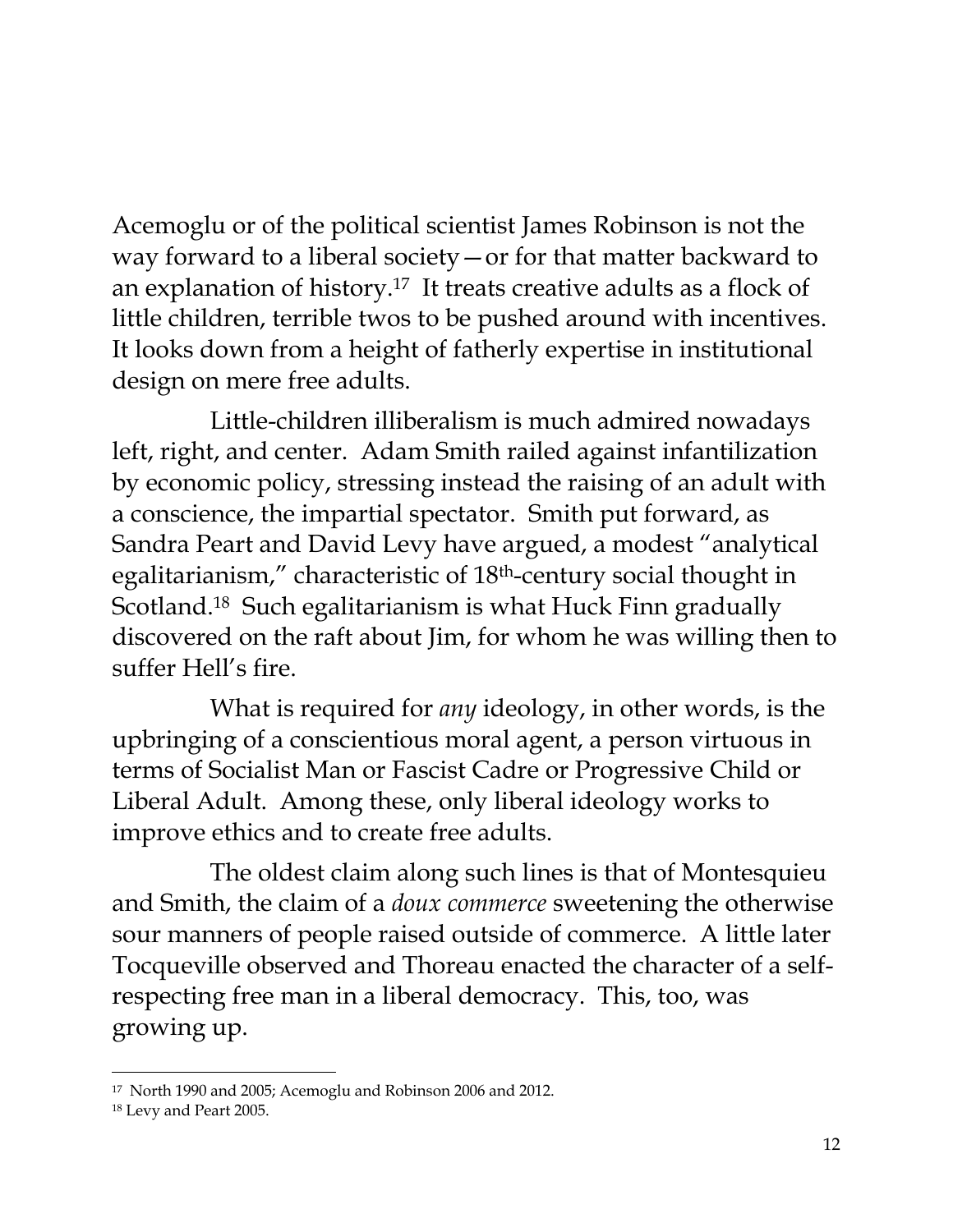The Great Enrichment itself proved scientifically that the infantilizing theories of both social Darwinism and economic Marxism were mistaken. The genetically inferior races and classes and ethnicities, contrary to Ernst Haeckel then and Donald Trump now, proved not to be so. They proved to be creative. The exploited proletariat, contrary to Marx then and Derrida now, was not immiserized. It was enriched. The main, and the one scientifically proven social discovery of the 19th century, is that ordinary men and women do not need to be directed from above. When honored and left alone as autonomous adults they become immensely creative. "I contain multitudes," sang the liberal and democratic American poet Walt Whitman. And he, and we, did.

All this is by now obvious, if one attends to the evidence instead of going on and on asserting that the news from liberalism is fake.<sup>19</sup> It is obvious, as it was obvious to Fukuyama in 1989, that liberating people from personal or state servitude encourages them to become self-respecting adults. Tocqueville and Mill, in the first generation of liberals who had to take seriously the expansion of majority voting, worried about the tyranny of the majority, what the ancients called mob rule. The envious and insatiable impulse to redistribution, enabled by majority voting ("Tax the 1 percent") is surely corrupting, and like other corruptions needs to be preached against. But the masterful experts in illiberal regimes are also corrupt and corrupting, as public-choice economics avers.

<sup>19</sup> Some of the evidence is gathered in McCloskey 2006.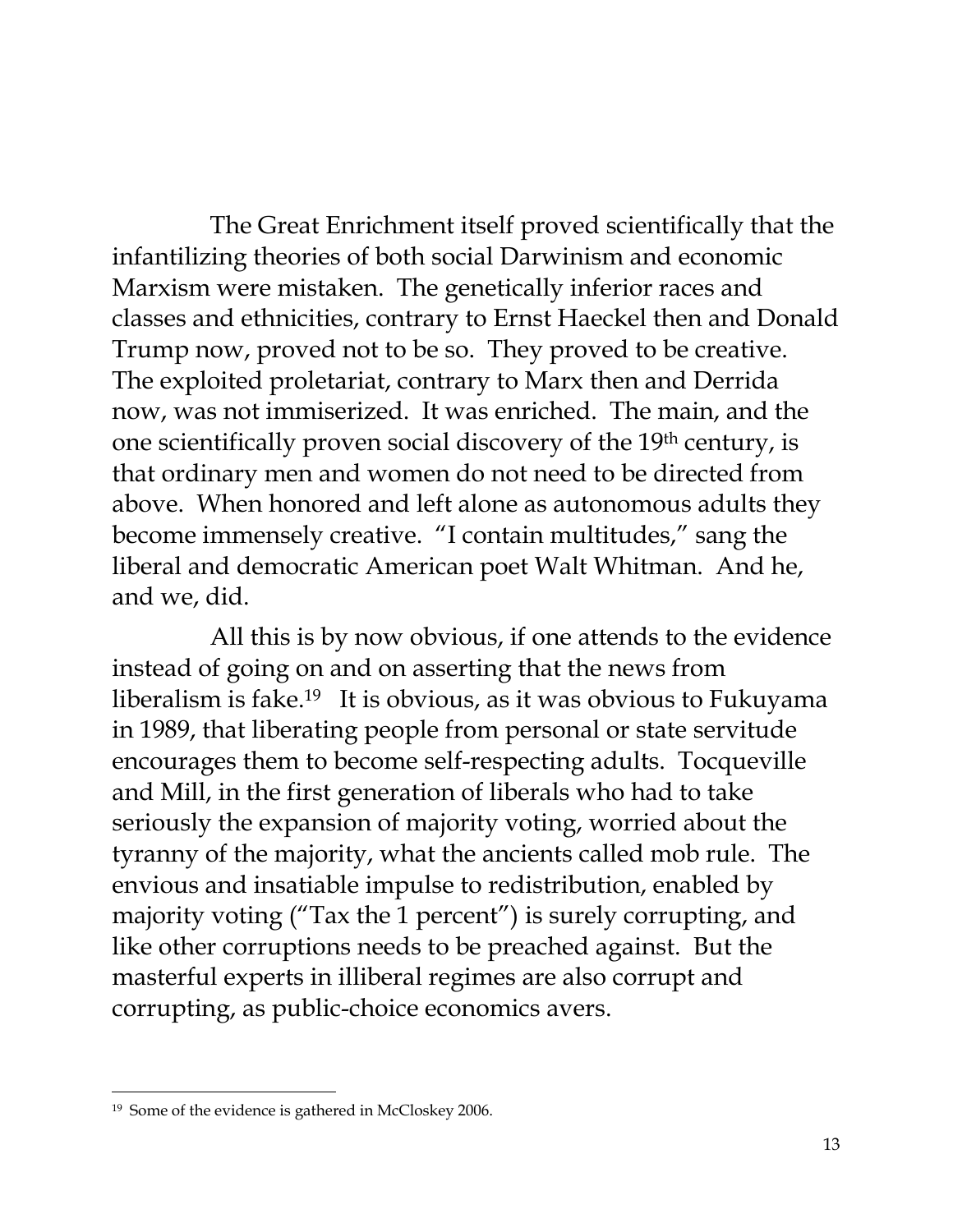The case for democracy in voting is not, as is so often ruminated on by democratic theorists, a dubious claim that democracy results in good decisions. It often does not. But so does the rule of experts and aristocrats. No, the good encouraged by democratic liberalism is its affirmation in the right to a vote that each person is owed respect—as a free adult, to venture out or to live quietly. Democratic liberalism makes grownups, and if operating in a restrained liberal state gives all of them permission to grow.

§

A liberal ideology came from a startling ethical shift in parts of Europe and its offshoots in the early 19th century, leaving an ethic of a naturalized hierarchy of aristocrats and priests and adopting instead an ethic of a man's a man for a' that. Contrary to the theory prevalent on the left that liberals say what they say because they are hirelings of the Koch brothers (while the leftists are not hirelings of George Soros), liberal ideology was and is not a reflex of the relations of production, or a necessary outcome of some self-interested social contract, or speech bought for pay. As Antonio Gramsci argued, ideologies seldom are, the vulgar Marxists to the contrary. Ethical ideas underlie ideologies, independent to a considerable degree from formal institutions or incentives to self-interest or the relations of production. Ideas and ideologies matter on their own.

Yet the ethic of liberalism, as the Colloque Walter Lippmann lamented in looking back from 1938, began in the late 19<sup>th</sup> century to recede. Modern illiberalism took hold, and its varied theories devised in the 19<sup>th</sup> century bore fruit in the 20<sup>th</sup>.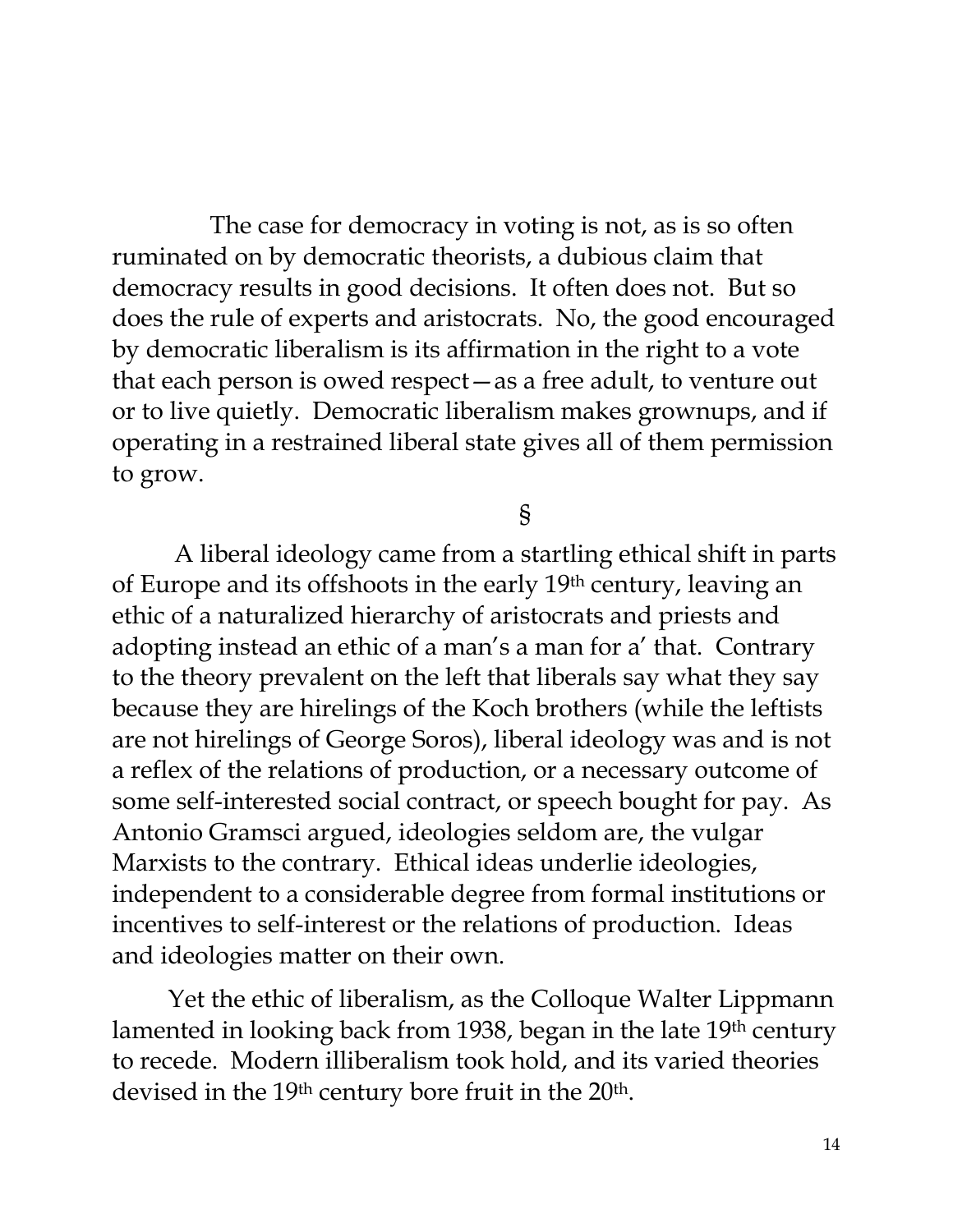§

Why then does an infantilizing illiberalism persist?

And an identity as a leftist is acquired early and seems then to be hard to shed—although of course it is a notable fact of 20thcentury biography that very many thoughtful people shed their youthful leftism, moving from socialism or regulation to conservatism or liberalism, and none the other way. Not one. Leszek Kołakowski, for example, was once in Poland an ardent young communist, as Robert Nozick was once a socialist. I myself am a case in point of the usual story of movement from socialism to liberalism.

It is a matter of how we grow up (as is always the case in ideology). The mechanism of acquiring a left-wing identity starts when a sensitive adolescent in a non-slave society first notices that some people are much poorer than her family. She is likely to conclude, not being at such an age and in such a class a worker herself, that the best remedy is to open worker-Daddy's wallet. It is not an efficacious plan, and depends on coercion, and regularly corrupts its recipients, or is stolen on the way to the poor. But it is why the left wings of the Democratic and Labour parties toy perennially with a bankrupt socialism. Consider at the Democratic primaries in 2019–2020.

The problem, in other words, is that we grow up in socialist communities called "families." From each according to her ability and to each according to his need is lovely in a family or among friends. It does not work out in what Hayek called the great society of, say, 330 million souls.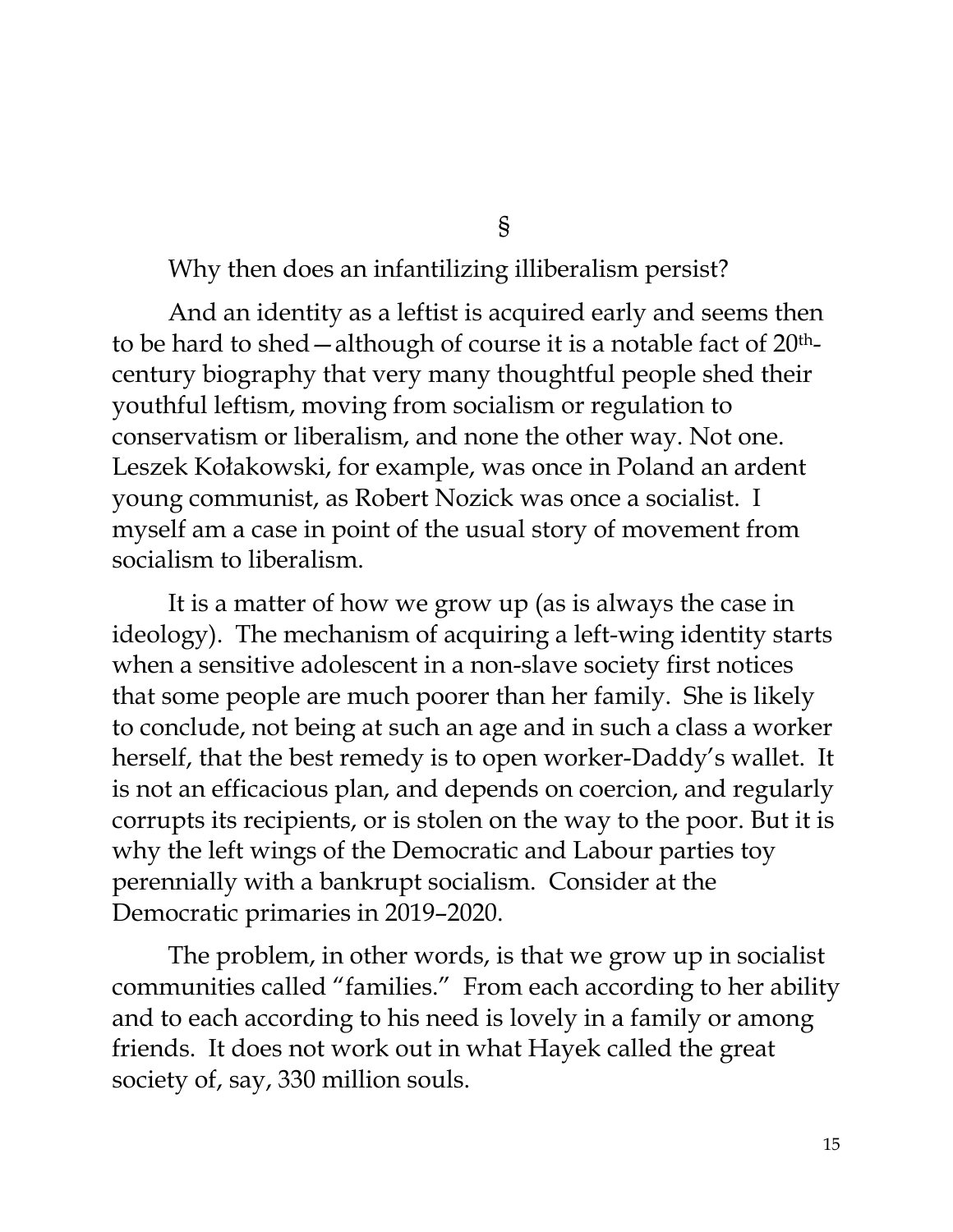My friend the economist Laurence Iannaccone, in a letter to me in 2018, put forward a persuasive set of points about why we persist in thinking redistribution is easy and desirable. Like me, he disagrees with "the assumption that wealth in equality derives from exploitation, and the notion that equal outcomes are 'natural.'" The redistributive schemes of socialism, he argues, "all come more readily to those who've had less experience or exposure to the actual creation of wealth. . . . Manna [from heaven] is exactly how many of the left view wealth and income." But if we are going to redistribute income, why not redistribute other things? It seems entailed. And yet "scarcely anyone supports redistribution of household production beyond the limits of the family, nor the redistribution of grade production beyond the limits of the individual student, or the redistribution of achievement or earnings in sports and entertainment."

Iannaccone adds an historical explanation of why redistribution of at least income continues to seem desirable, namely, "how hard it's become for almost anyone to see the link between their own work/inputs and their income/outputs. . . . The link was clear for 19th-century farmers and . . . for almost everyone before the 19th century. But the path from inputs to output became vastly more complex in even the simplest 19thcentury factory." And so we keep reverting to a fauxemancipatory discourse that treats specialization and betterment as easy. "The man of system," said Smith, imagines he "can arrange the different members of a great society with as much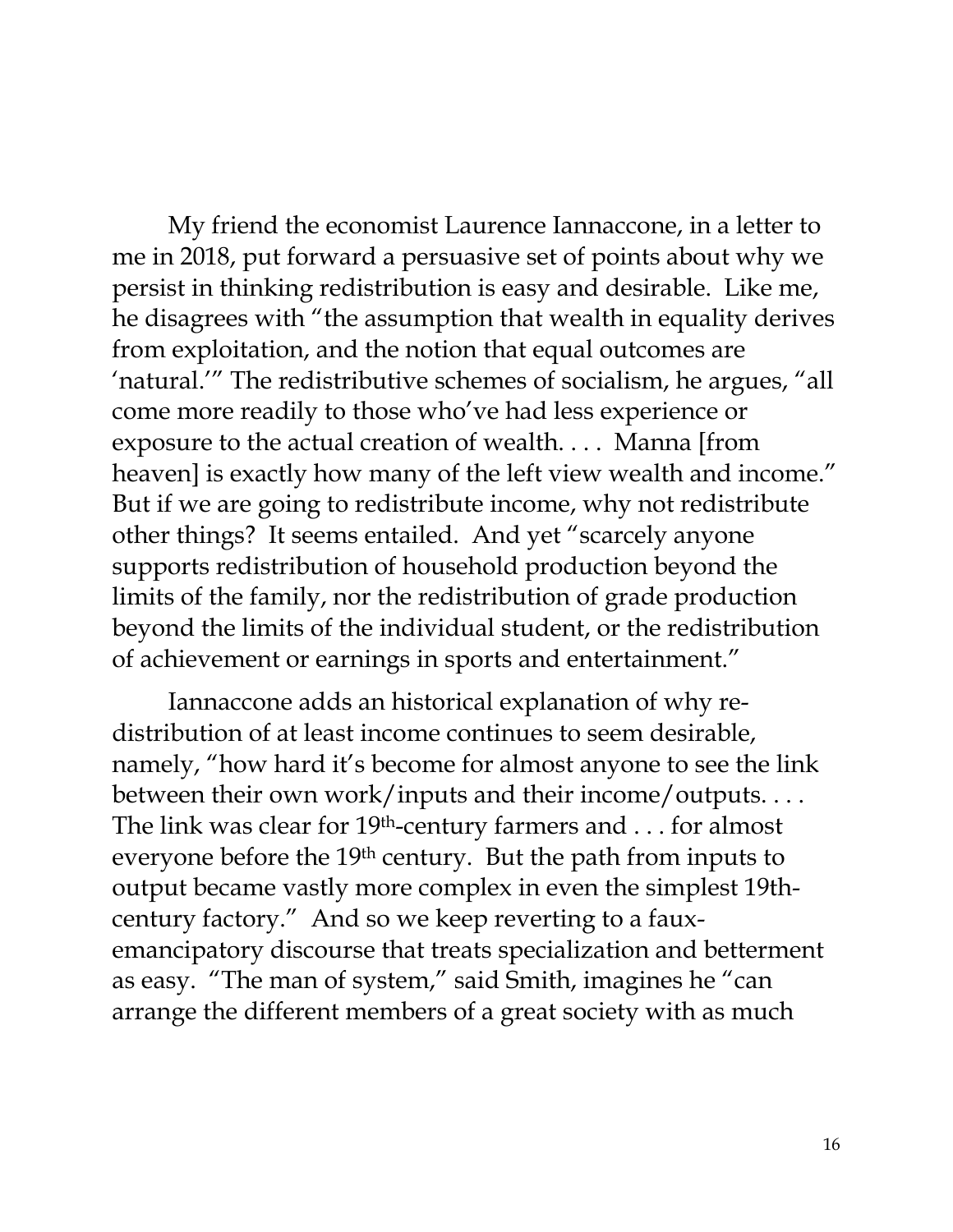ease as the hand arranges the different pieces upon a chessboard."<sup>20</sup>

§

It may be that a liberal ideology is in fact unnatural for humans. That is what the traditional conservatives claimed, until challenged by 18th-century liberals. And it is what the new conservatives and then the socialists have claimed since then. It was Karl Polanyi's hypothesis in 1944 (still popular on the left despite evidence that his economic history is historical fiction), namely, that liberalism bred a (good) reaction towards his beloved socialism, a "double movement."<sup>21</sup>

But, no, despite snorting indignation from right and left, liberalism *is* natural, and especially so in the 21st century towards which Fukuyama pointed. Liberalism now and especially in the near future should objectively be in the best of times.

For one thing, an egalitarianism of respect for individual autonomy comes naturally with our genes, selected over millions of years of wandering in small groups. The scientific consensus is that "a core characteristic of documented nomadic foragers is their political egalitarianism. Nomadic foragers have no hierarchical social stratification. . . . Leaders (if they exist) have little authority over group members; rotation of roles and functions occur regularly; people come and go as they please; and no person can command or subject group members to act

<sup>20</sup> Smith 1790 (1976), VI.ii.2.17, p. 234.

<sup>21</sup> Polanyi 1944.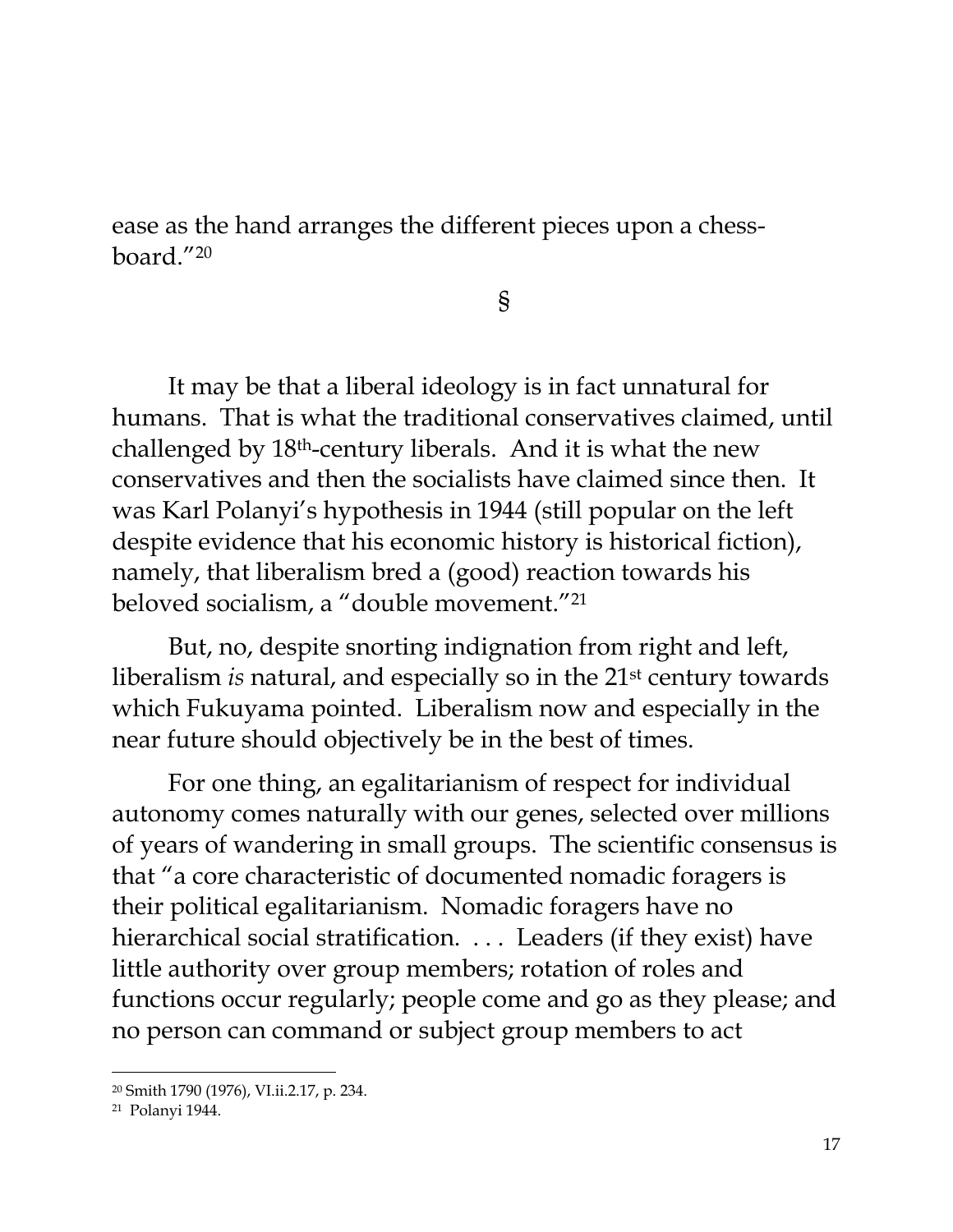according to one's political aspirations."<sup>22</sup> Contrast such a liberal picture with the massive hierarchical pushing around characteristic of traditional agriculture, and now of modern states.

For another, the trade and markets characteristic of a liberal economy date back tens of thousands of years. If the phrase "modern capitalism" is to mean "credit, saving, profit, accumulation, specialization, and trade," it is not in fact modern at all, but ancient. The earliest signs of long-distance trade are shells used for a necklace in the Blombos cave in South Africa, c. 70,000 BCE. Trade is human, not unnatural.<sup>23</sup> Historical and archaeological researchers over the past century have overturned the myths of the "English" market's recency created in the 19th century by anti-liberal Romantics of left and right. The German pioneers of scientific history got it all wrong: the primitive communism of Engels (though he and Marx were not far off for hunter-gatherers), the communal agriculture of Cheyanov, the Mesopotamian temple socialism (*Tempelwirtschaft*) asserted by Anna Schneider and Anton Deimel in the 1920s and 1930s, the un- "capitalist" reciprocity or redistribution, or house holding asserted by Polanyi in the 1940s and 1950s. 24

For still another, universal education and communication are especially suitable to a liberal world order. The modern liberal economist Donald Boudreaux writes that "many people believe that we human beings left undirected by a sovereign power are either inert blobs, capable of achieving nothing, or unintelligent

<sup>22</sup> Shultziner and others DDDD, pp. 123-124.

<sup>23</sup> Wilson 2020 cite.

<sup>24</sup> See the Works Cited on each, about which McCloskey 2016, Chp. 57.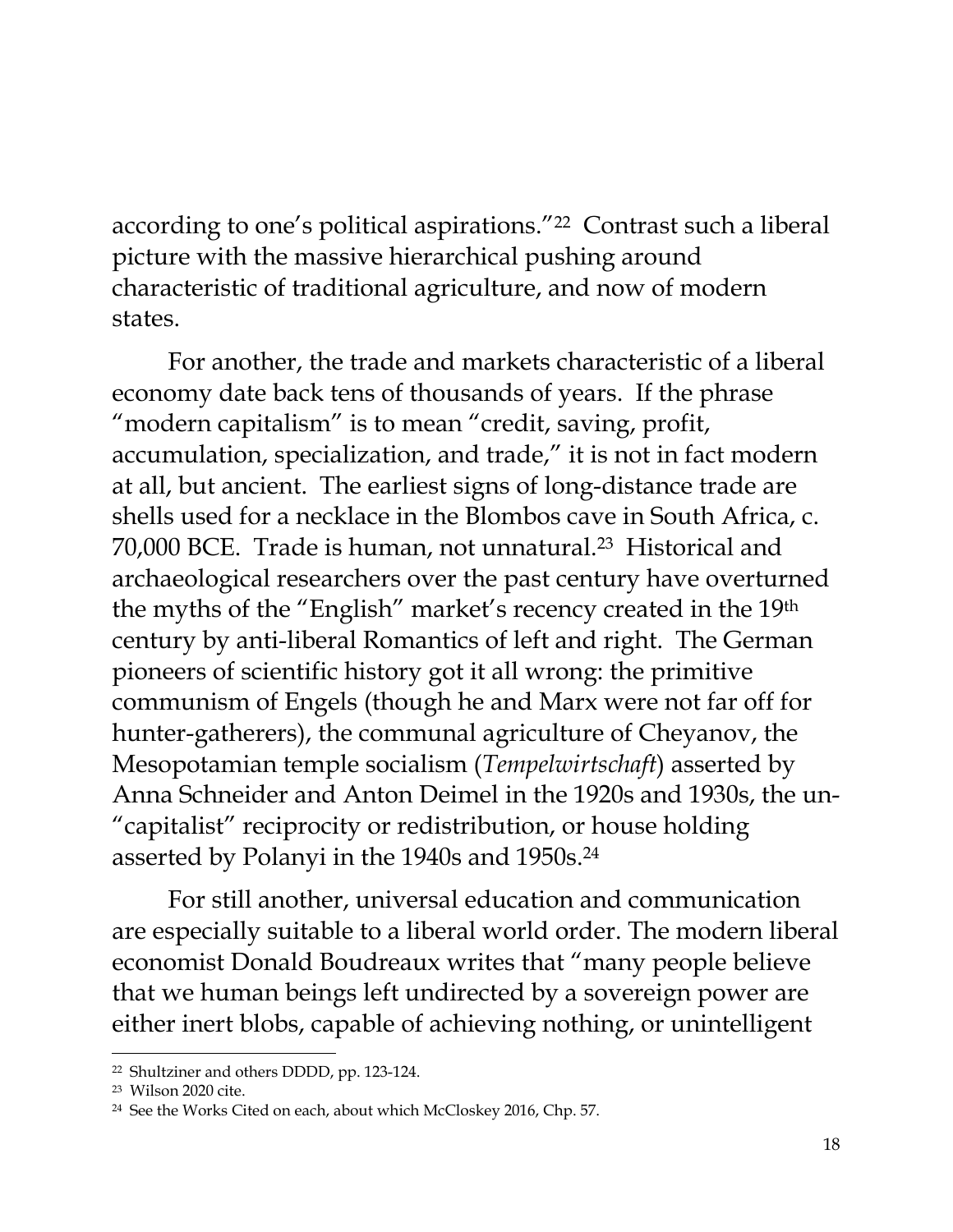and brutal barbarians destined only to rob, rape, plunder, and kill each other until and unless a sovereign power restrains us and directs our energies onto more productive avenues."<sup>25</sup> That's why statists of the left or right think we need massive coercion, to compel the barbarians and blockheads to get organized. A century or two ago the picture had some plausibility, enough in the minds of its painters for example to justify slavery as helping the darkies to do something useful, or to hold Indonesians in Dutch apprenticeship for another century or two. When the Irish were illiterate and the Italians superstitious, a masterful state seemed to make sense. I don't actually think so, but you can at least see why the masters would favor a picture of inert blobs or brutal barbarians. But the theories look a good deal less plausible in an age in which the Irish and the Irish Americans have among the highest educational attainments in the world, and the Italians, despite some strange voting recently, are far from barbaric and superstitious. If ever there was a time to let my people go, for them to have a go, it is now, when they are so obviously ready for liberal autonomy. Yesterday, one might put it, was the time for the aristocracy or the state. Now is the time for free people.

And was there any time, one might ask, in which language, painting, sport, cookery, science, music were better run by experts in Edo or Berlin or Washington than out among the people selforganizing? Like liberty unsupervised in the arts and sciences, or in music and journalism, modern liberty unsupervised in the economy worked wonders. The old hierarchies began to retreat, though often replaced by new government hierarchies of experts

<sup>25</sup> Boudreaux 2018.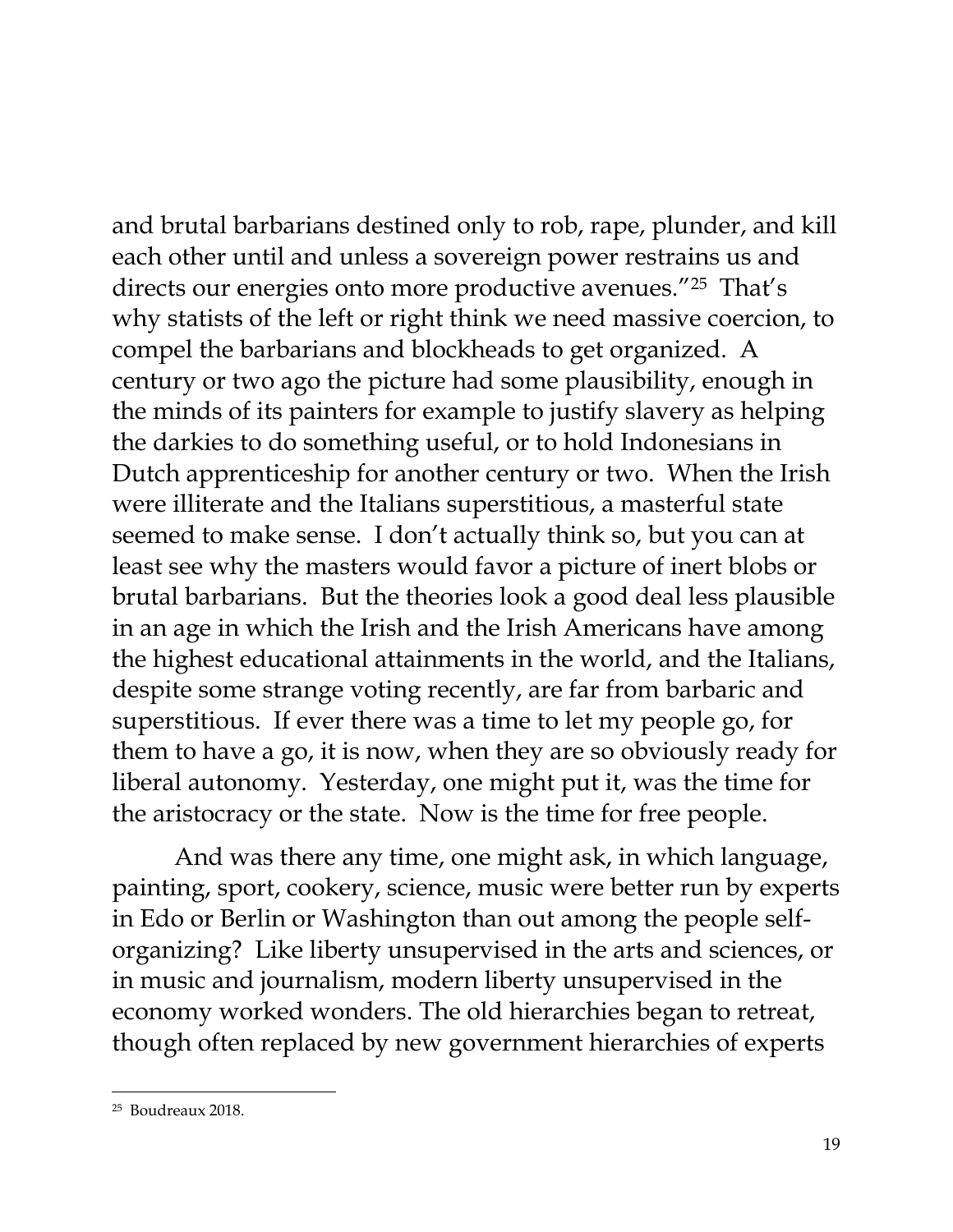and Party cadres. Mainly, the ordinary people, when freed ventured out, and showed their un-ordinariness. In the 1790s Haydn, absenting himself from his decades-long subordination in livery to the aristocratic house of Esterházy, took two long visits to London, selling music to the enlarging bourgeoisie there and becoming rich by providing his commercially tested betterments, his innovations. He liked it, and so did his paying audiences. The son of a wheelwright and a cook contained multitudes.

The abilities of ordinary people are routinely undervalued by conservatives and progressives, by right Tories and left Labourites. Our friends on both the right and on the left wish to use state power to judge people or to nudge them. If the judgers and nudgers are economists of an illiberal tendency, they believe that the ordinary economy of supply and demand and the ordinary psychology of common sense are overwhelmed by scores of appalling imperfections grievously obstructing the social good, which the economists can discern so much more accurately than the mere consumers and businesspeople. The conservatives and progressives, in other words, view ordinary people as barbarians or blockheads, as children unruly or ignorant, to be tightly governed. Liberals don't.

Above all liberalism calls for, and calls out, free adults. The regulatory state, not to speak of full-blown communism, may suit children and less probably peasants and proletarians, but not adult moderns. A loving mother wants her child to become an adult, yet our illiberal masters in their theories and policies favor infantilization or a boot stamping—forever. An infantilizing behaviorism, open to boot-stamping applications such as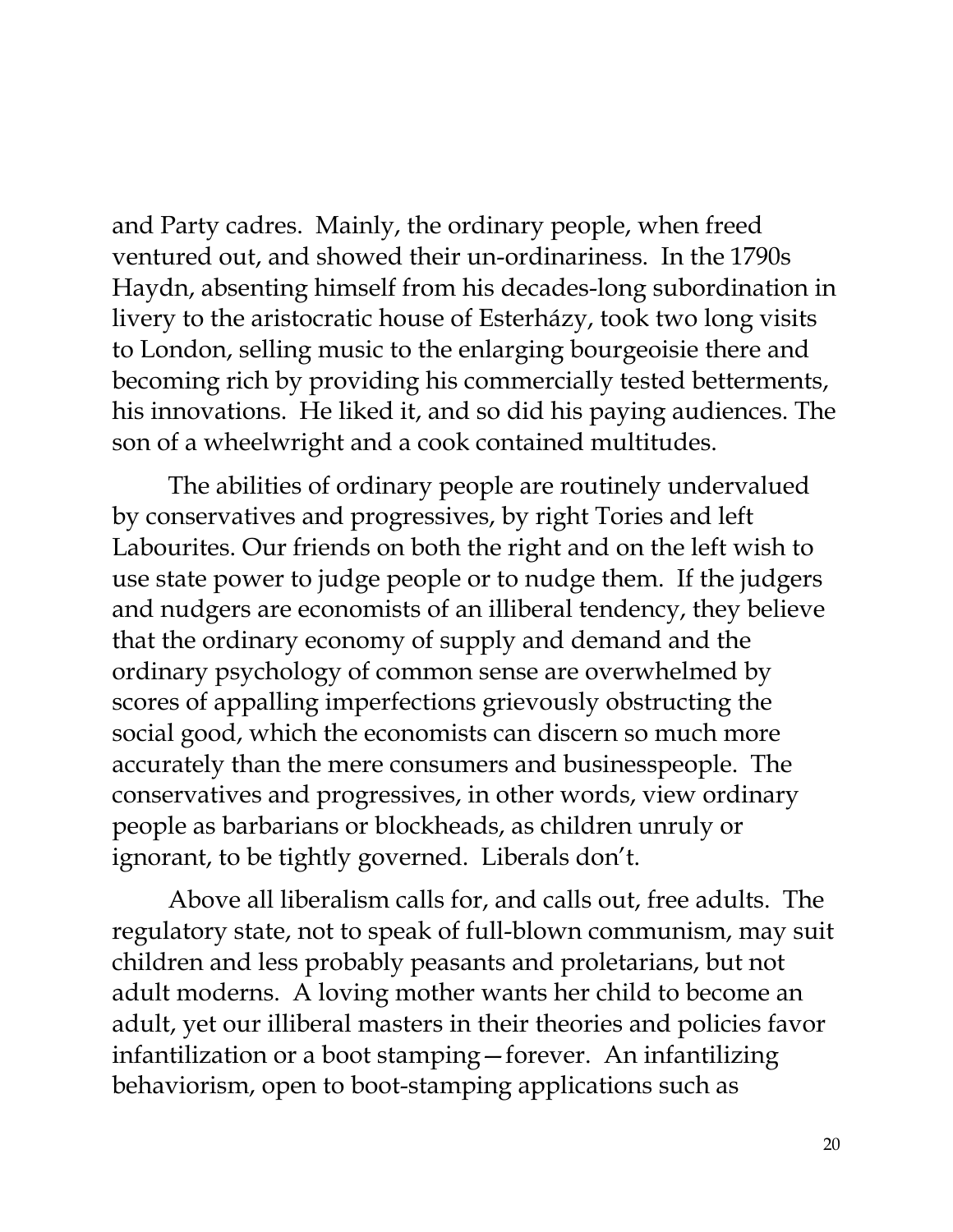electronic surveillance by Big Brother Xi, has ruled economics and many other fields of the human sciences since the 1930s. In opposing it for the human species, the etymologist E. O. Wilson, when asked about top-down, behaviorist idea for treating humans like ants, is said to have replied, "Great idea. Wrong species."

§

The Colloque in the ominous year for liberalism of 1938 asked, "What are the remedies, what further action?" Obviously, the remedy is reining in an increasingly powerful state. But as Lincoln said in the first of the Lincoln-Douglas debates of 1858, and practiced as president, "With public sentiment, nothing can fail; without it nothing can succeed. Consequently he who molds public sentiment goes deeper than he who enacts statutes or pronounces decisions. He makes statutes and decisions possible or impossible to be executed."<sup>26</sup> If liberal ideology is an ethic it needs to be taught. Its egalitarianism is natural, I have noted, and so teaching it need not be difficult. We learned it once, and can again.

We need ethical raising up, not more ruminations on the slam-bang formulas of behaviorism. As the political philosopher Martha Nussbaum put it—in a phrase contradicting her own Rawlsian attempts to derive a just society from self-interest—we need to have a full ethics of free people inserted "from the start."<sup>27</sup> We can't depend on tricky behavioral nudges and

<sup>26</sup> Lincoln 1858 (1894), p. 298.

<sup>27</sup> Nussbaum 2006, p. 57; and for "contradicting her own Rawlsian attempts," McCloskey 2006b, patilly published in McCloskey 2011.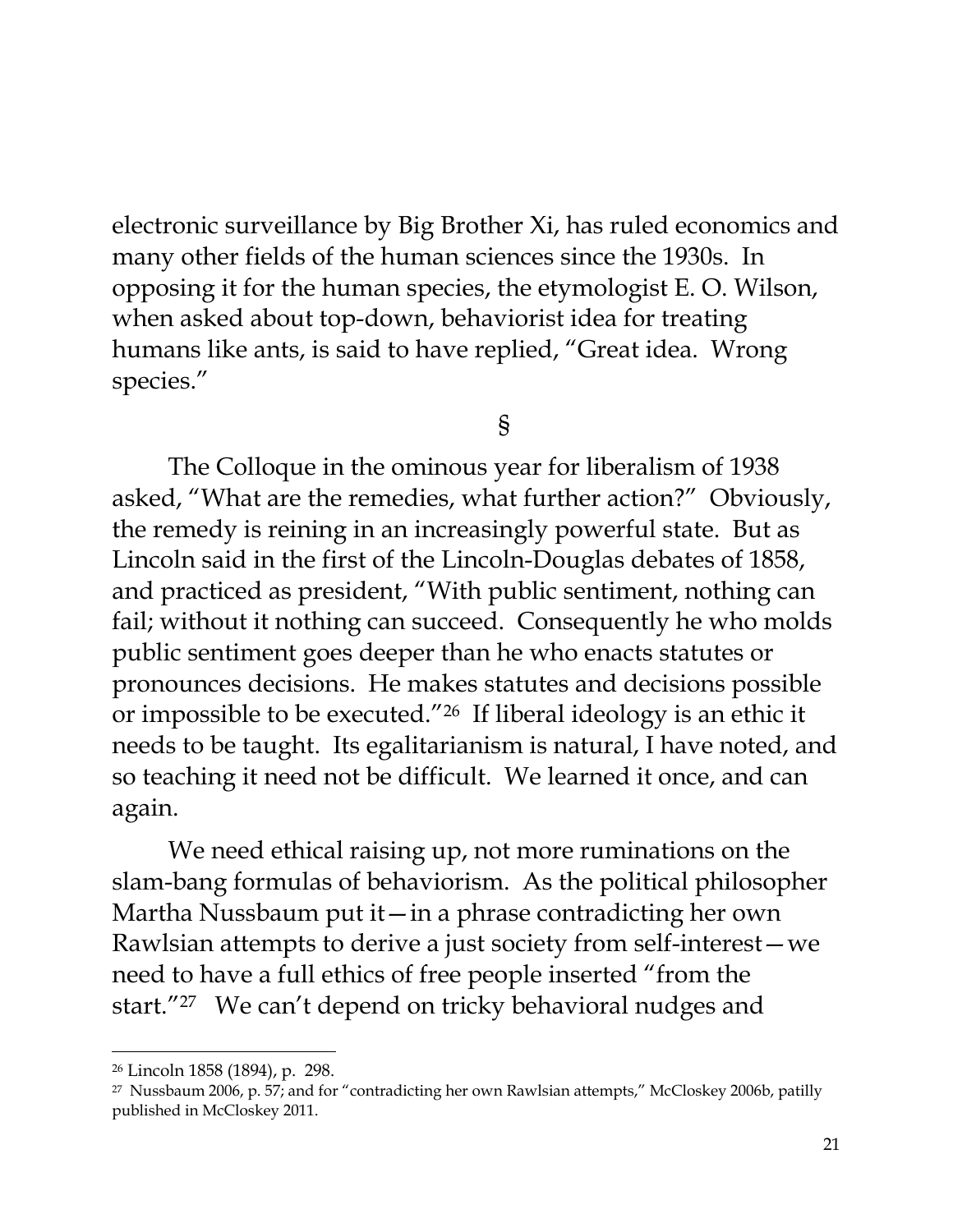incentives laid on too late, on people badly raised. The "start" is called "childhood." A political/economic philosophy needs to focus on how we get in the first place the people who are prudent, just, courageous, temperate, faithful, hopeful, and loving, and who therefore would *care* about a goof society.

It is what feminist economics has been saying now for decades, and what also comes out of some development (note the word) economics, and even, reluctantly but persistently and embarrassingly, out of such unpromising-looking fields (often officially hostile to the slightest concern for ethics) as game theory, experimental economics, behavioral economics, realist international relations, neo-institutionalism in economic history, and constitutional political economy.

Admit it, you economists and calculators, you populists and tyrants: as Fukuyama said, liberalism, not masterful "policy" from above, is our future.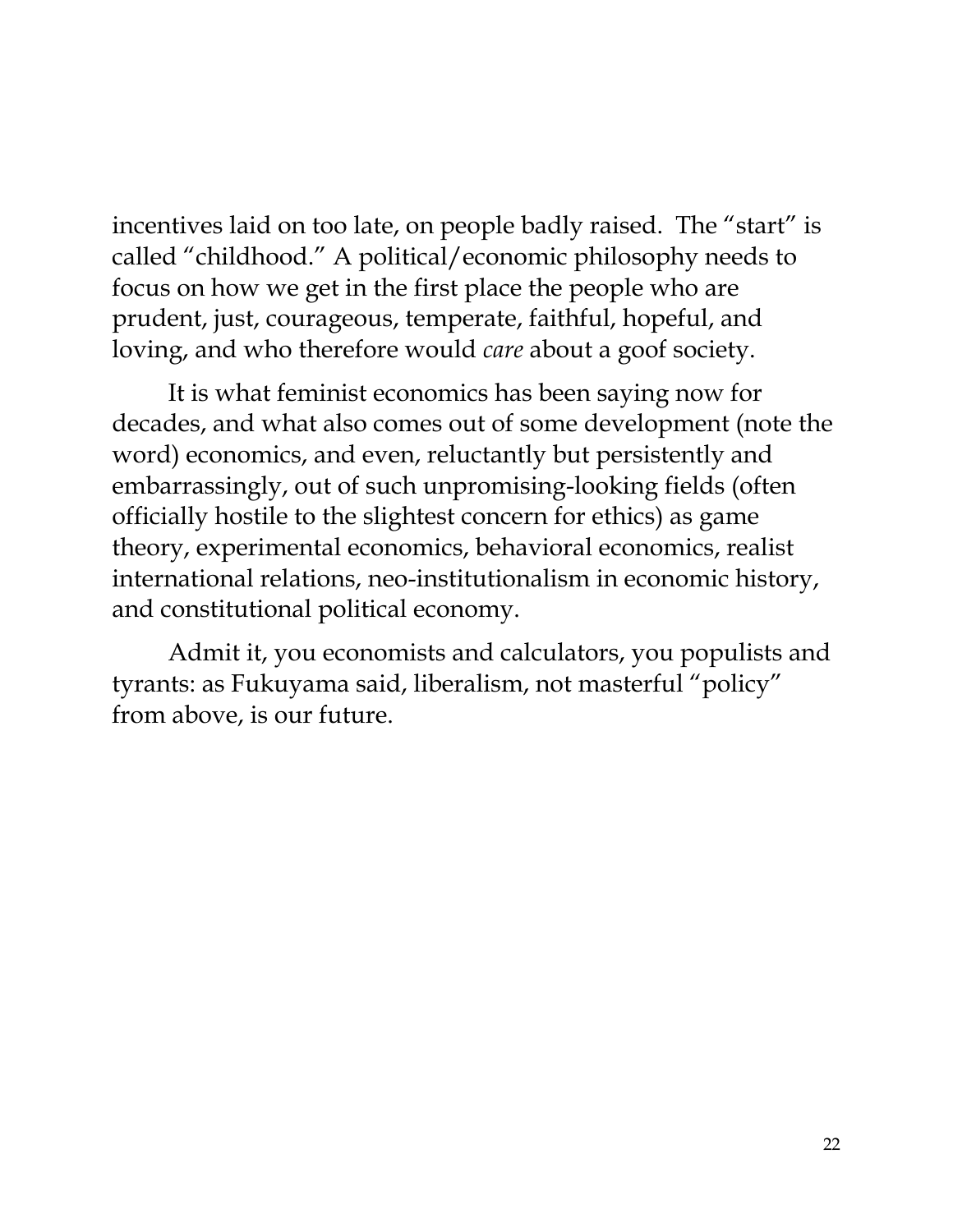## Works Cited

- Acemoglu, Daron, and James A. Robinson. 2006. *Economic Origins of Dictatorship and Democracy*. Cambridge: Cambridge University Press.
- Acemoglu, Daron, and James A. Robinson. 2012. *Why Nations Fail: The Origins of Power, Prosperity, and Poverty*. New York: Crown Business.
- Adhia, Nimish. 2013. "The Role of Ideological Change in India's Economic Liberalization*." Journal of Socioeconomics* 44:103– 111.
- Boaz, David. 1997. *Libertarianism: A Primer*. New York: Free Press.
- Boudreaux, Donald. 2018. "Letter to Amanda Crosslan." 23 August 2018, posted to the blog Cafe Hayek. Boudreaux, Donald J. 2017a. "Bonus Quotation of the Day. . . ." Café Hayek (blog), November 25. https:// cafehayek . com / 2017 / 11 / bonus - quotation - day - 86 . html.
- Chayanov, A. V. 1915 (1966). *The Theory of Peasant Economy*. Daniel Thorner, Basile Kerblay, and R. E. F. Smith, eds. and trans. Madison: University of Wisconsin Press.
- Deimel, Anton. 1931. *Sumerische Tempelwirtschaft zur Zeit Urukaginas und seiner Vorgänger*. Rome : Pont. Inst. Biblicum.
- Deneen, Patrick J. 2018. *Why Liberalism Failed*. New Haven: Yale University Press.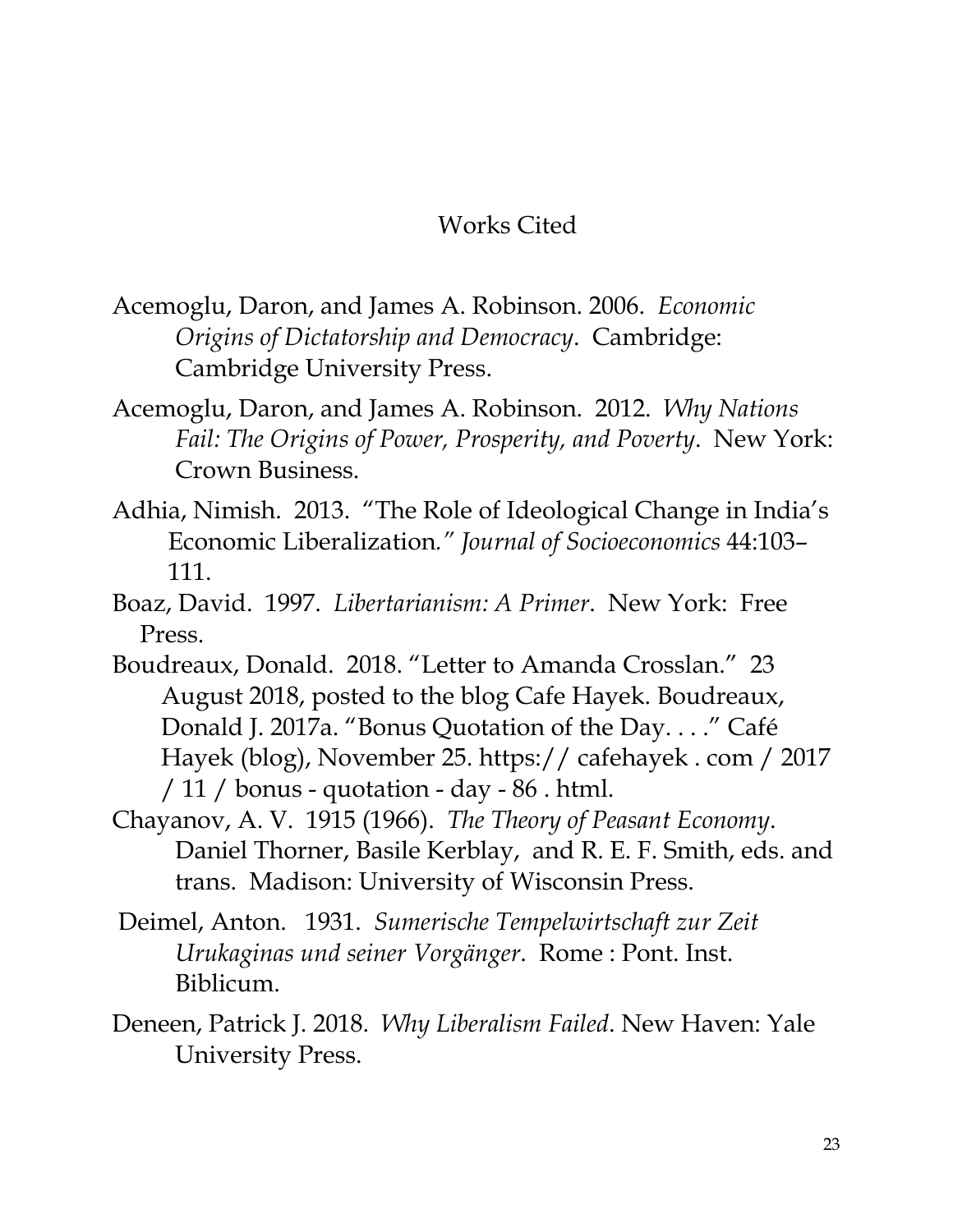- Derrida, Jacques. 1994. *Specters of Marx: State of the Debt, the Work of Mourning and the New International*. Peggy Kamuf trans. London: Routledge.
- Engels, Friedrich. 1884. *Der Ursprung der Familie, des Privateigenthums und des Staats*.
- Fukuyama, Francis. 1989. "The End of History?" *The National Interest* 16: 3-18.
- Fukuyama, Francis. 1992. *The End of History and the Last Man*  New York: Free Press*.*
- Goldstone, Jack A. 2002. "Efflorescences and Economic Growth in World History: Rethinking the 'Rise of the West' and the Industrial Revolution*.*" *Journal of World History 13: 323–389.*
- Iannaccone, Laurence. 2018, personal correspondence
- Lincoln, Abraham (1858 [1894]) "First of the Lincoln-Douglas debates". Ottawa, Illinois, August 21. In *Abraham Lincoln: Complete Works, Comprising His Speeches, Letters, State Papers, and Miscellaneous Writings*, Volume 1, John G. Nicolay and John Hay, eds. New York: Century, at
	- https://archive.org/details/abelinccompwks02lincrich.
- McCloskey, Deirdre Nansen. 2000. "Post- Modern Free-Market Feminism: A Conversation with Gayatri Chakravorty Spivak." *Rethinking Marxism* 12, no. 4 (Winter): 23–37.
- McCloskey, Deirdre Nansen. 2006a. *The Bourgeois Virtues: Ethics for an Age of Commerce*. Chicago: University of Chicago Press.
- McCloskey, Deirdre Nansen. 2006b. "Hobbes, Rawls, Buchanan, Nussbaum, and All the Virtues." Unpublished MS.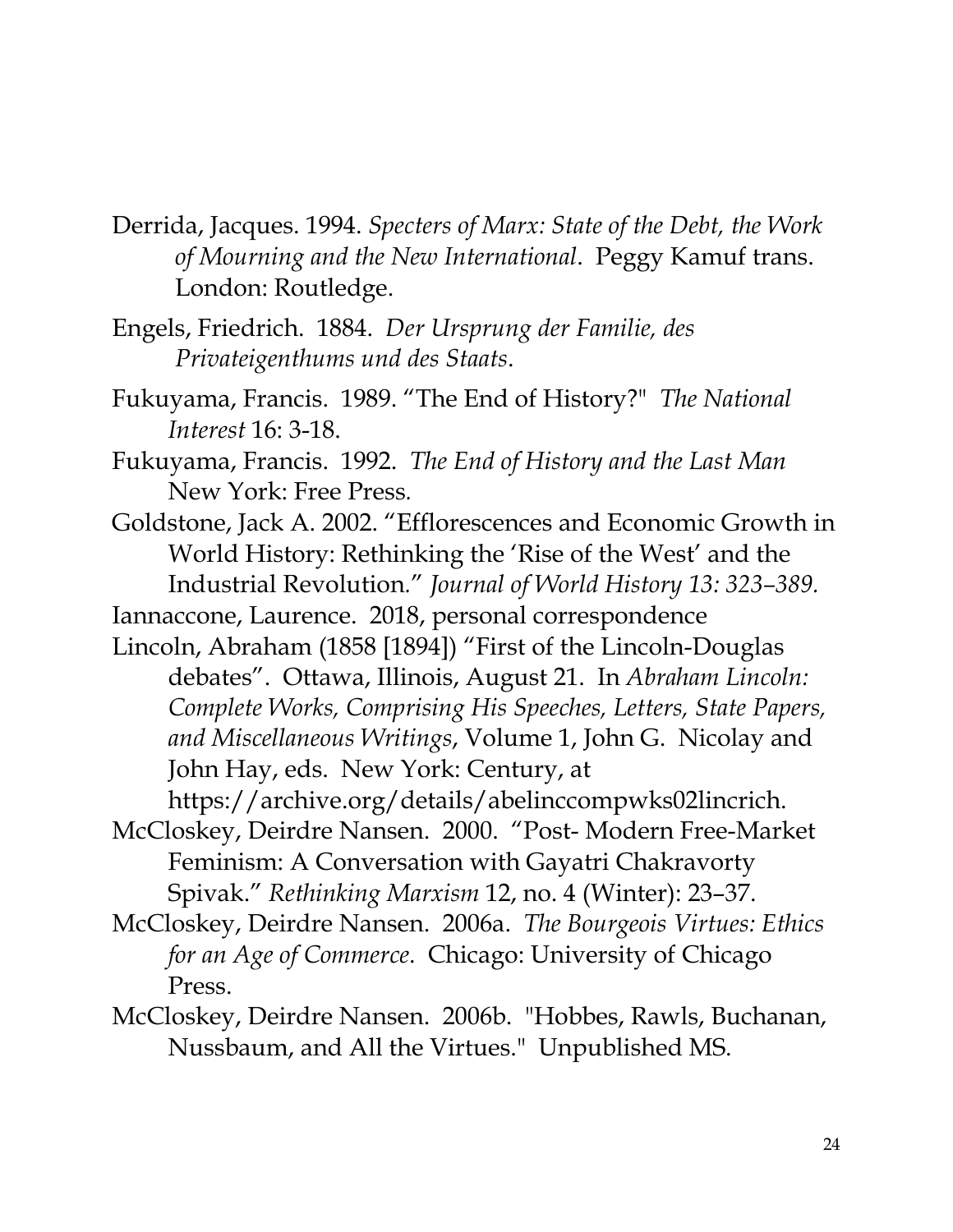- McCloskey, Deirdre Nansen. 2010. *Bourgeois Dignity: Why Economics Can't Explain the Modern World*. Chicago: University of Chicago Press.
- McCloskey, Deirdre Nansen. 2011. "The Rhetoric of the Economy and the Polity." *Annual Review of Political Science* 14 (May/June): 181-199 at http://www.annualreviews.org/eprint/Re9E3ewhjIWwiWt

pZ8tZ/full/10.1146/annurev-polisci-041309-110519

- McCloskey, Deirdre Nansen. 2016. *Bourgeois Equality: How Ideas, Not Capital or Institutions, Enriched the World*. Chicago: University of Chicago Press.
- McCloskey, Deirdre Nansen. 2012. "What Michael Sandel Can't Buy: Review of Sandel's 'What Money Can't Buy.' " Claremont Review of Books 12 (Fall): 57–59.
- McCloskey, Deirdre Nansen. 2018. "Why Liberalism's Critics Fail." Review of *Why Liberalism Failed*, by Patrick Deneen. *Modern Age* 60, no. 3 (Summer).
- North, Douglass C. 1990. *Institutions, Institutional Change and Economic Performance*. Cambridge: Cambridge University Press.
- North, Douglass C. 2005. *Understanding the Process of Economic Change.* Princeton: Princeton University
- Nozick, Robert. 1974. *Anarchy, State, and Utopia*. New York: Basic Books.
- Nussbaum, Martha C., and Amartya Sen, eds. 1993. *The Quality of Life*. Oxford: Oxford University Press, at the Clarendon Press.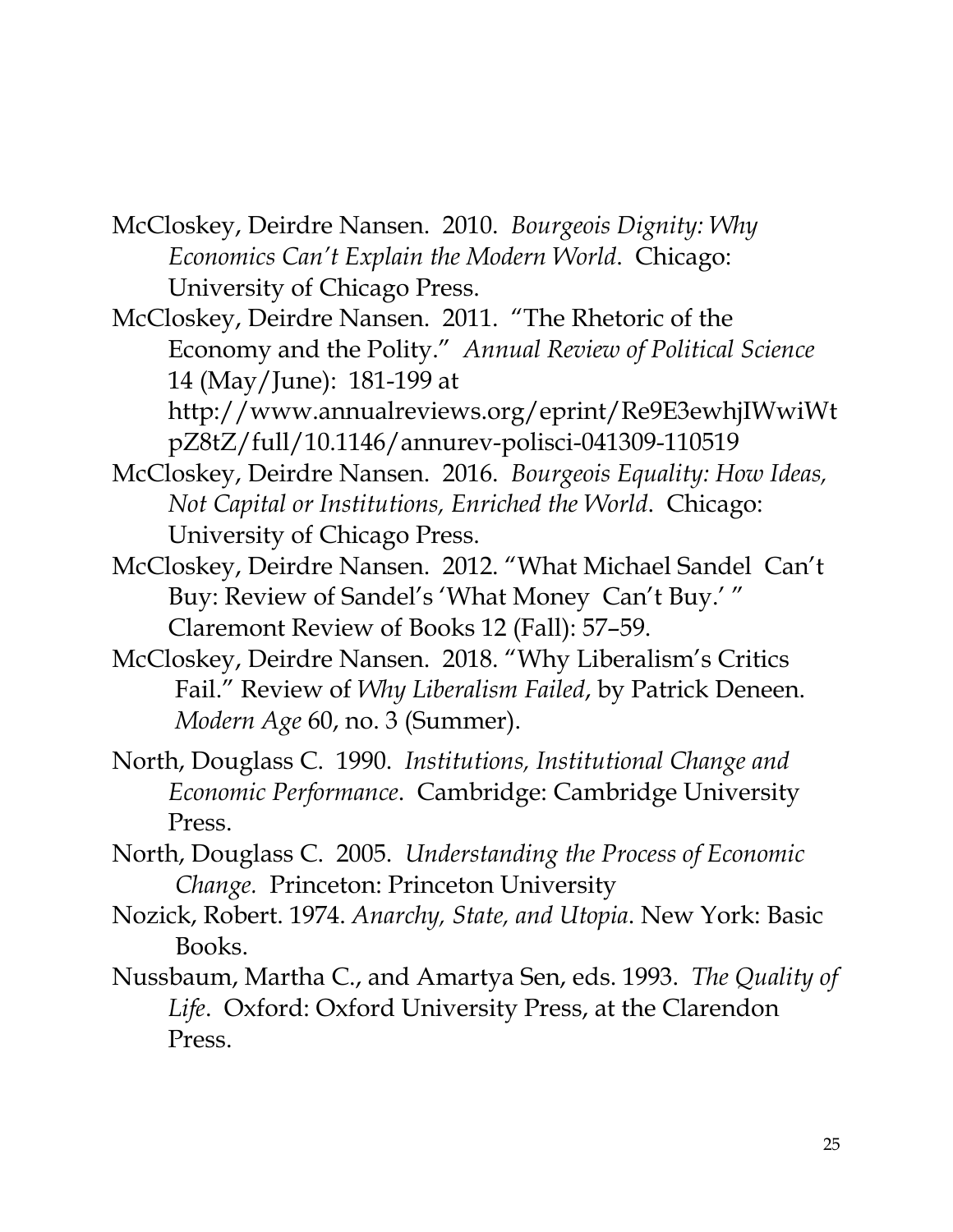- Nussbaum, Martha. 2006. *Frontiers of Justice: Disability, Nationality, Species Membership*. Cambridge: Harvard University Press.
- Ó Gráda, Cormac. 2009. *Famine: A Short History*. Princeton: Princeton University Press.
- Orwell, George. 1949. *Nineteen Eighty-Four*. London: Secker and Warburg.
- Peart, Sandra J., and David M. Levy. 2005. *The "Vanity of the Philosopher": From Equality to Hierarchy in Postclassical Economics*. Ann Arbor: University of Michigan Press.
- Polanyi, Karl. 1944. *The Great Transformation*. Boston: Beacon Press.
- Rawls, John. 1971. *A Theory of Justice*. Cambridge, MA: Harvard University Press.
- Sandel, Michael. 2012. *What Money Can't Buy: The Moral Limits of Markets.* New York: Farrar, Straus and Giroux.
- Schneider, Anna. 1920. *Die Anfange der Kulturwirtschaft. Die sumerische Tempelstadt*. Essen: G. D. Baedeker.
- Sen, Amartya. 1999. *Development as Freedom*. Oxford: Oxford University Press.
- Shultziner, Doron, Thomas Stevens, Martin Stevens, Brian A. Stewart, Rebecca J. Hannagan, and Giulia Saltini-Semerari. 2010. "Causes and Scope of Political Egalitarianism during the Last Glacial: A Multi-Disciplinary Perspective." *Biology and Philosophy.* 25 (3): 319–346.
- Smith, Adam. 1759 (1790). *The Theory of Moral Sentiments.* Glasgow ed. Edited by D. D. Raphael and A. L. Macfie.